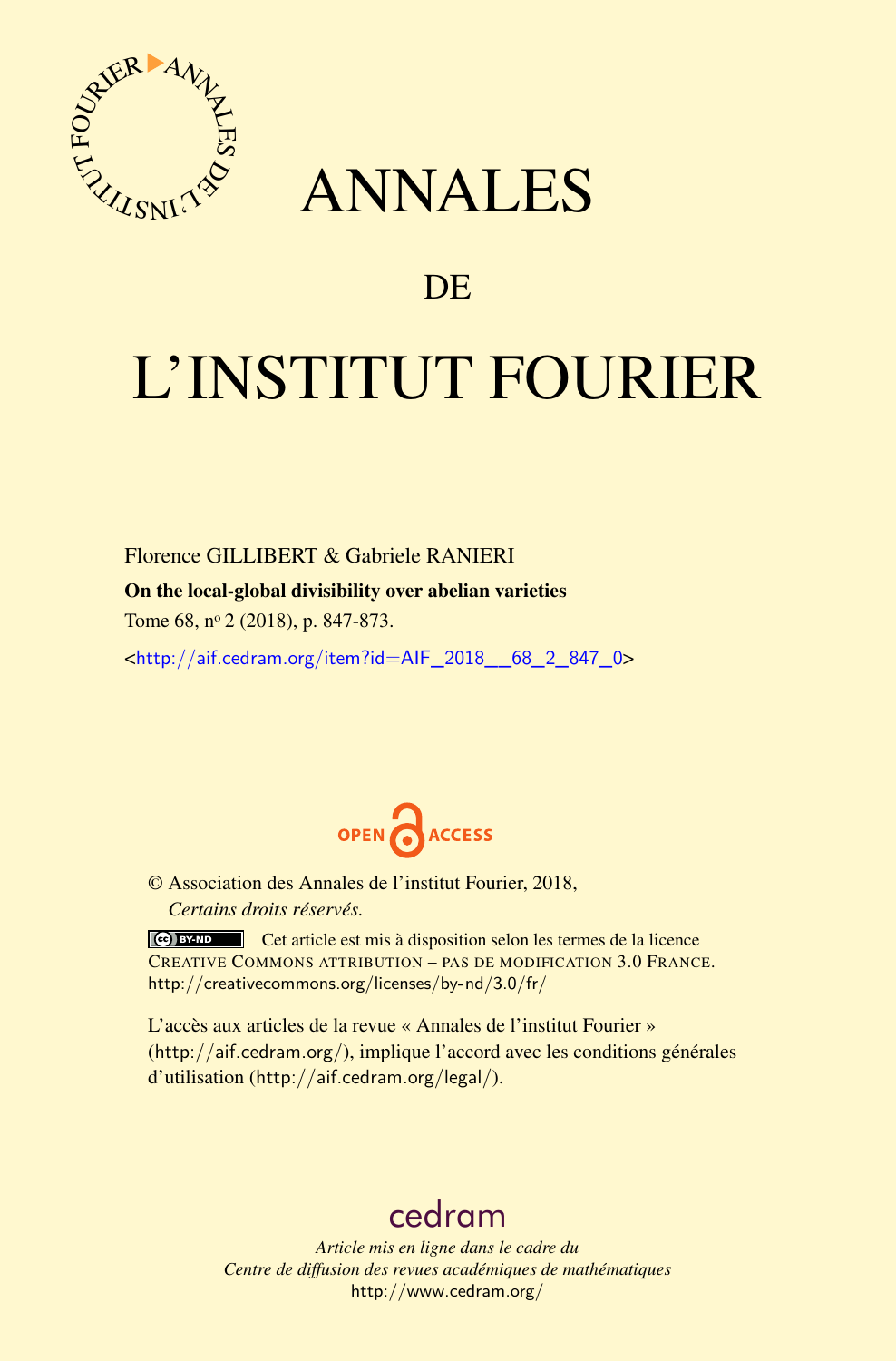#### ON THE LOCAL-GLOBAL DIVISIBILITY OVER ABELIAN VARIETIES

#### **by Florence GILLIBERT & Gabriele RANIERI (\*)**

ABSTRACT. — Let  $p \geqslant 2$  be a prime number and let k be a number field. Let A be an abelian variety defined over *k*. We prove that if  $Gal(k(\mathcal{A}[p])/k)$  contains an element *g* of order dividing  $p-1$  not fixing any non-trivial element of  $\mathcal{A}[p]$  and  $H^1(\text{Gal}(k(\mathcal{A}[p])/k), \mathcal{A}[p])$  is trivial, then the local-global divisibility by  $p^n$  holds for  $\mathcal{A}(k)$  for every  $n \in \mathbb{N}$ . Moreover, we prove a similar result without the hypothesis on the triviality of  $H^1(\text{Gal}(k(\mathcal{A}[p])/k), \mathcal{A}[p])$ , in the particular case where  $\mathcal A$  is a principally polarized abelian variety. Then, we get a more precise result in the case when A has dimension 2. Finally, we show that the hypothesis over the order of *g* is necessary, by providing a counterexample.

In the Appendix, we explain how our results are related to a question of Cassels on the divisibility of the Tate–Shafarevich group, studied by Ciperiani and Stix and Creutz.

RÉSUMÉ. — Soit  $p \neq 2$  un nombre premier et *k* un corps de nombres. Soit *A* une variété abélienne définie sur *k*. Dans cet article nous prouvons le résultat suivant : si Gal(*k*(A[*p*])*/k*) contient un élément *g* d'ordre divisant *p*−1 ne fixant aucun élément non nul de  $\mathcal{A}[p]$  et que  $H^1(\text{Gal}(k(\mathcal{A}[p])/k), \mathcal{A}[p])$  est trivial, alors  $\mathcal{A}(k)$  satisfait le principe de divisibilité locale globale par  $p^n$  pour tout  $n \in \mathbb{N}$ . En outre nous démontrons un résultat similaire sans la condition  $H^1(\text{Gal}(k(\mathcal{A}[p])/k), \mathcal{A}[p]) = 0,$ dans le cas particulier où A est une variété abélienne principalement polarisée. Ensuite nous obtenons un résultat plus précis lorsque A est de dimension 2. Enfin nous démontrons que l'hypothèse sur l'ordre de *g* est nécessaire par un contreexemple.

Dans l'Appendice, nous expliquons le lien entre nos résultats et une question de Cassels sur la divisibilité du groupe de Tate–Shafarevich, qui fut également étudiée par Ciperiani et Stix ainsi que Creutz.

Keywords: Local-global, Galois cohomology, abelian varieties, abelian surfaces.

<sup>2010</sup> Mathematics Subject Classification: 11R34, 11G10.

<sup>(\*)</sup> The first author was supported by the project Fondecyt Iniciación 11130409. The second author was supported by the project Fondecyt Regular 1140946. The authors kindly thank the Laboratoires Mathématiques Nicolas Oresme of the University of Caen, where they found a very friendly and stimulating ambient for their research. In particular many thanks to Philippe Satgé for his constant help and disponibility. The authors also thank Jean and Pierre Gillibert, Max Karoubi, José Pantoja and the anonimous referee. Finally, many thanks to Luis Lomelí who read a preliminary version of this article.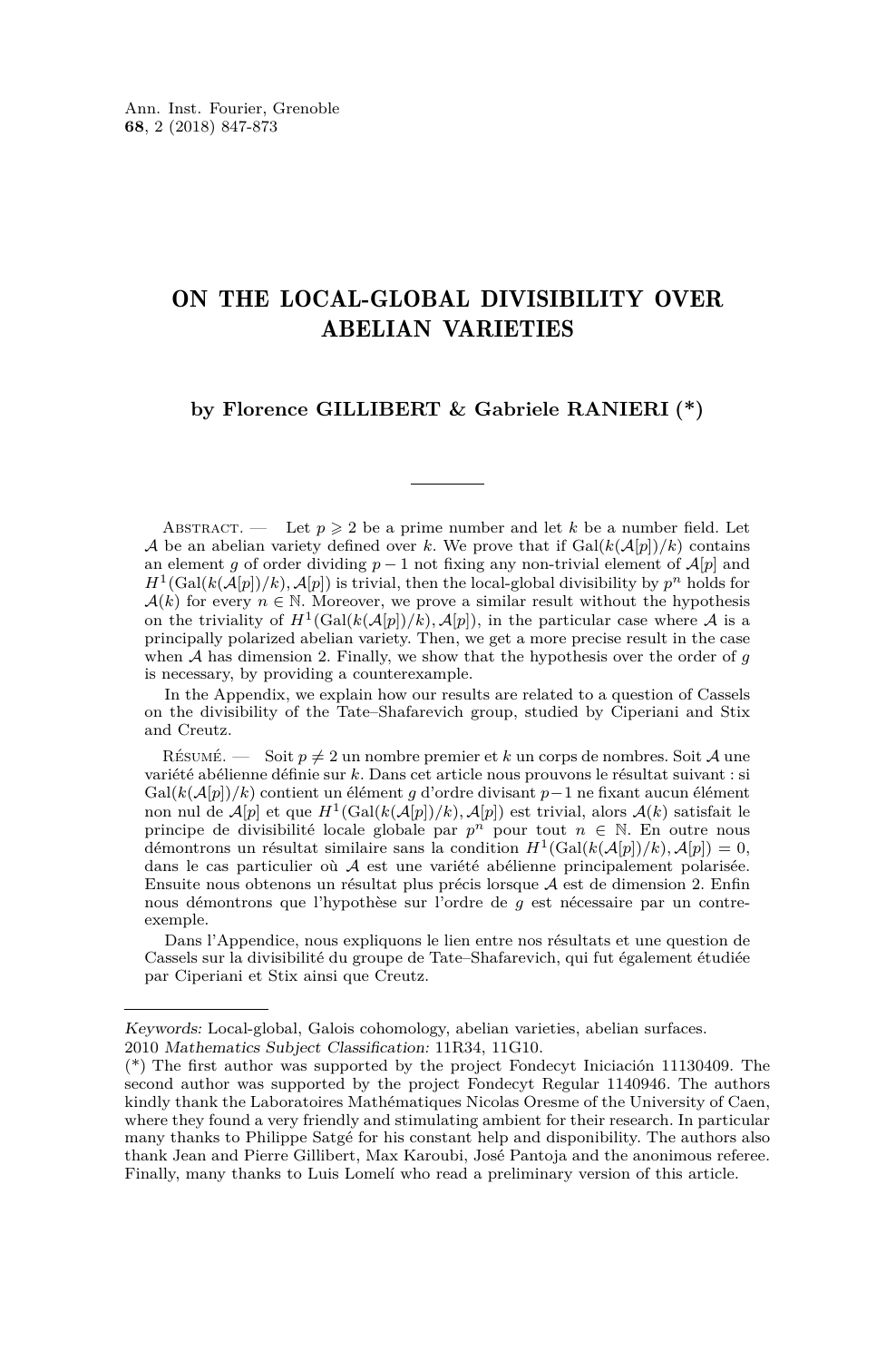#### **1. Introduction**

Let  $k$  be a number field and let  $A$  be a commutative algebraic group defined over *k*. Several papers have been written on the following classical question, known as the Local-Global Divisibility Problem.

PROBLEM. — Let  $P \in \mathcal{A}(k)$ . Assume that for all but finitely many valuations *v* of *k*, there exists a  $D_v \in \mathcal{A}(k_v)$  such that  $P = qD_v$ , where *q* is a positive integer. Is it possible to conclude that there exists  $D \in \mathcal{A}(k)$  such that  $P = qD$ ?

By Bézout's identity, to get answers for a general integer it is sufficient to solve it for powers  $p^n$  of a prime. In the classical case of  $\mathcal{A} = \mathbb{G}_m$  and  $k = \mathbb{Q}$ , the answer is positive for *p* odd and *q* dividing 4, and negative for  $q = 2^m$  for every integer  $m \geq 3$  (see for example [\[1,](#page-26-0) [22\]](#page-27-0)).

For general commutative algebraic groups, Dvornicich and Zannier gave a cohomological interpretation of the problem (see [\[8,](#page-26-1) [10\]](#page-26-2)) that we shall explain. Let  $\Gamma$  be a group and let  $M$  be a  $\Gamma$ -module. We say that a cocycle  $Z: \Gamma \to M$  satisfies the local conditions if for every  $\gamma \in \Gamma$  there exists  $m_{\gamma} \in M$  such that  $Z_{\gamma} = \gamma(m_{\gamma}) - m_{\gamma}$ . The set of the class of cocycles in  $H^1(\Gamma, M)$  that satisfy the local conditions is a subgroup of  $H^1(\Gamma, M)$ . We call it the first local cohomology group  $H^1_{loc}(\Gamma, M)$ . Equivalently,

$$
H_{\mathrm{loc}}^1(\Gamma, M) = \cap_{C \leq \Gamma} \ker(H^1(\Gamma, M) \to H^1(C, M)),
$$

where *C* varies among the cyclic subgroups of  $\Gamma$  and the above maps are the restrictions. Dvornicich and Zannier [\[8,](#page-26-1) Proposition 2.1] proved the following result.

<span id="page-2-0"></span>PROPOSITION 1.1. — Let  $p$  be a prime number, let  $n$  be a positive integer, let  $k$  be a number field and let  $A$  be a commutative algebraic group defined over *k*. If  $H_{\text{loc}}^1(\text{Gal}(k(\mathcal{A}[p^n])/k), \mathcal{A}[p^n]) = 0$ , then local-global divisibility by  $p^n$  over  $\mathcal{A}(k)$  holds.

The converse of Proposition [1.1](#page-2-0) is not true. However, in the case when the group  $H_{\text{loc}}^1(\text{Gal}(k(\mathcal{A}[p^n])/k), \mathcal{A}[p^n])$  is not trivial, we can find an extension L of k, k-linearly disjoint with  $k(A[p^n])$ , in which the local-global divisibility by  $p^n$  over  $\mathcal{A}(L)$  does not hold (see [\[10,](#page-26-2) Theorem 3] for the details).

From now on let *p* be a prime number, let *k* be a number field and let  $\mathcal E$  be an elliptic curve defined over  $k$ . Dvornicich and Zannier (see [\[10,](#page-26-2) Theorem 1]) found a geometric criterion for the validity of the local-global divisibility principle by a power of *p* over  $\mathcal{E}(k)$ . In [\[17\]](#page-27-1) and [\[18\]](#page-27-2) Paladino, Viada and the second author refined this criterion. Ciperiani and Stix [\[3,](#page-26-3)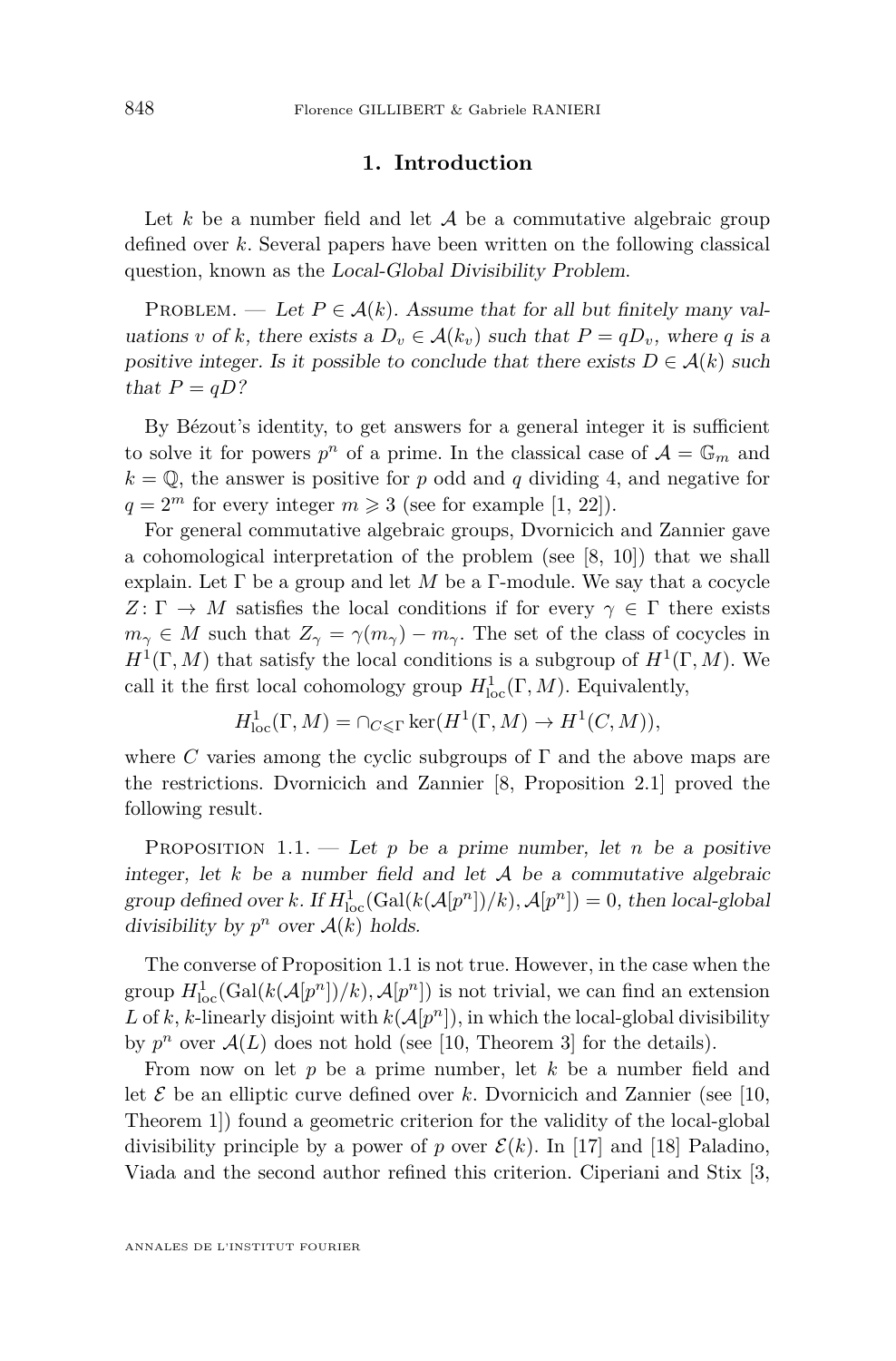Theorems A and B] also proved a similar criterion to give an answer to a

question of Cassels on elliptic curves (see the Appendix). Moreover, very recently, Lawson and Wuthrich [\[12\]](#page-27-3) obtained a very strong criterion for the vanishing of the first cohomology group of the Galois module of the torsion points of an elliptic curve defined over Q that allowed them to find a simpler proof of the main result of [\[18\]](#page-27-2). Creutz [\[5\]](#page-26-4) found a counterexample to the local-global divisibility by  $3^n$  for an elliptic curve defined over  $\mathbb{Q}$ , for every integer  $n \geqslant 2$ . From this result, the examples of Dvornicich and Zannier [\[9\]](#page-26-5) and Paladino [\[15,](#page-27-4) [16\]](#page-27-5) and the main result of [\[18\]](#page-27-2), it follows that the set of prime numbers  $l$  for which there exists an elliptic curve  $\mathcal{E}'$  defined over  $\mathbb Q$ and  $n \in \mathbb{N}$  such that the local-global divisibility by  $l^n$  does not hold over  $\mathcal{E}'(\mathbb{Q})$  is just  $\{2,3\}.$ 

Let us now consider an arbitrary abelian variety. To our knowledge the unique known geometric criterion for the validity of the local-global divisibility principle by a power of  $p$  for an abelian variety of dimension  $> 1$ over a number field was proved by Ciperiani and Stix (see [\[3,](#page-26-3) Theorem D]). For a connection with this result and the local-global divisibility problem see [\[3,](#page-26-3) Remark 20] and the Appendix.

The results on elliptic curves and this last result gave a motivation to look for other geometric criteria for the local-global divisibility principle, over the family of abelian varieties. From now on, let  $A$  be an abelian variety defined over *k* of dimension  $d \in \mathbb{N}^*$ . Moreover, for every positive integer *n*, we set  $K_n = k(\mathcal{A}[p^n])$  and  $G_n = \text{Gal}(K_n/k)$ . We prove the following result.

<span id="page-3-0"></span>THEOREM 1.2. — Suppose that  $G_1$  contains an element g whose order divides *p*−1 and not fixing any non-trivial element of A[*p*]. Moreover, suppose that  $H^1(G_1, \mathcal{A}[p]) = 0$ . Then  $H^1_{loc}(G_n, \mathcal{A}[p^n]) = 0$  for every positive integer *n*. Hence, local-global divisibility by  $p^n$  holds for  $A(k)$ .

Let us now fix a polarization on A over *k* and let us suppose that *p* does not divide the degree of the polarization. We prove the following result, in which there is no hypothesis on  $H^1(G_1, \mathcal{A}[p])$ . However, we need a hypothesis on the field *k*.

<span id="page-3-1"></span>THEOREM 1.3. — Let A be a polarized abelian variety of dimension d defined over *k* and let *p* be a prime not dividing the degree of the polarization. Suppose that  $k \cap \mathbb{Q}(\zeta_p) = \mathbb{Q}$ . Set  $i = ((2d)!, p-1)$  and  $k_i$  the subfield of  $k(\zeta_p)$  of degree *i* over *k*. If for every non-zero  $P \in \mathcal{A}[p]$  the field  $k(P) \cap k(\zeta_p)$  strictly contains  $k_i$ , then for every positive integer *n*, the group  $H_{\text{loc}}^1(G_n, \mathcal{A}[p^n]) = 0$ . Hence, local-global divisibility by  $p^n$  holds for  $\mathcal{A}(k)$ .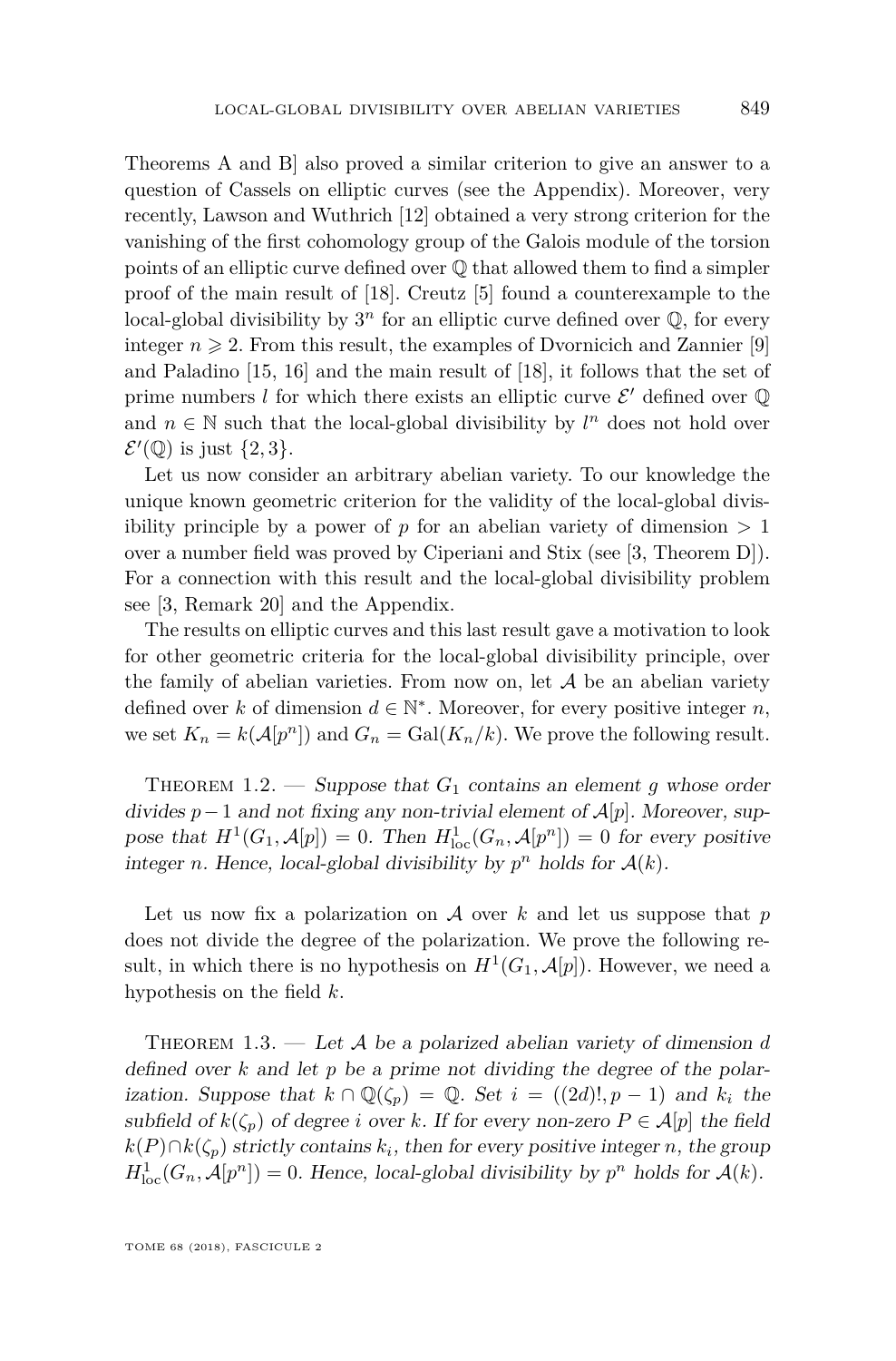Suppose now that  $A$  has dimension 2. By using Theorems [1.2,](#page-3-0) [1.3](#page-3-1) and the results of Sections [2](#page-5-0) and 3, we shall give a much more precise criterion, which is a weak generalization to abelian surfaces of the main result of  $[17]$ on elliptic curves.

<span id="page-4-0"></span>THEOREM 1.4. — Let A be a polarized abelian surface defined over *k*. For every prime number  $p > 3840$  such that  $k \cap \mathbb{Q}(\zeta_p) = \mathbb{Q}$  and not dividing the degree of the polarization, if there exists  $n \in \mathbb{N}$  such that  $H_{\text{loc}}^1(G_n, \mathcal{A}[p^n]) \neq 0$ , then there exists a finite extension  $k$  of  $k$  of degree  $\leq 24$  such that A is k-isogenous to an abelian surface with a torsion point of order  $p$  defined over  $k$ .

Merel [\[14\]](#page-27-6) made the following conjecture on the torsion of abelian varieties over a number field and proved it in the case of dimension 1.

Conjecture 1.5 (Merel's Conjecture). — Let *d* and *m* be positive integers. There exists a positive constant  $C(d, m)$ , only depending on *d* and *m*, such that for every abelian variety of dimension *d* defined on a number field *k* of degree *m*, and for every prime number  $p > C(d, m)$ , A does not admit any point of order *p* defined over *k*.

Then, we have the following Corollary of Theorem [1.4.](#page-4-0)

COROLLARY  $1.6.$  — If Merel's Conjecture is true, then for every positive integer *m*, there exists a constant  $C(m)$ , only depending on *m*, such that for every principally polarized abelian surface  $A$  defined over a number field *k* of degree *m* over  $\mathbb{Q}$  and for every prime number  $p > C(m)$ , for every positive integer *n* the local-global divisibility by  $p^n$  holds for  $\mathcal{A}(k)$ .

Here is the plan of this paper. In Section [2](#page-5-0) we prove some algebraic results necessary for the proof of Theorem [1.2,](#page-3-0) Theorem [1.3](#page-3-1) and Theorem [1.4.](#page-4-0) Moreover we prove Theorem [1.2.](#page-3-0)

For every prime number *p* not dividing the degree of the polarization of a polarized abelian variety, the image of the absolute Galois group on the group of the automorphism of the *p*-torsion is contained in the group of the symplectic similitudes for the Weil-pairing. In Section 3 we describe such a group and we prove Theorem [1.3.](#page-3-1) For the proof of Theorem [1.4](#page-4-0) is necessary a very precise study of the properties of the group  $\mathrm{GSp}_4(\mathbb{F}_p)$ . We do this in Section [4](#page-13-0) and then we finish such section by proving Theorem [1.4.](#page-4-0) In Section [5](#page-23-0) we give an example that shows that the hypothesis on the order of *g* in Theorem [1.2](#page-3-0) is necessary. Finally we explain in the Appendix the connection with the local-global divisibility problem and a question of Cassels studied in particular by Ciperiani and Stix [\[3\]](#page-26-3) and Creutz [\[4,](#page-26-6) [5\]](#page-26-4).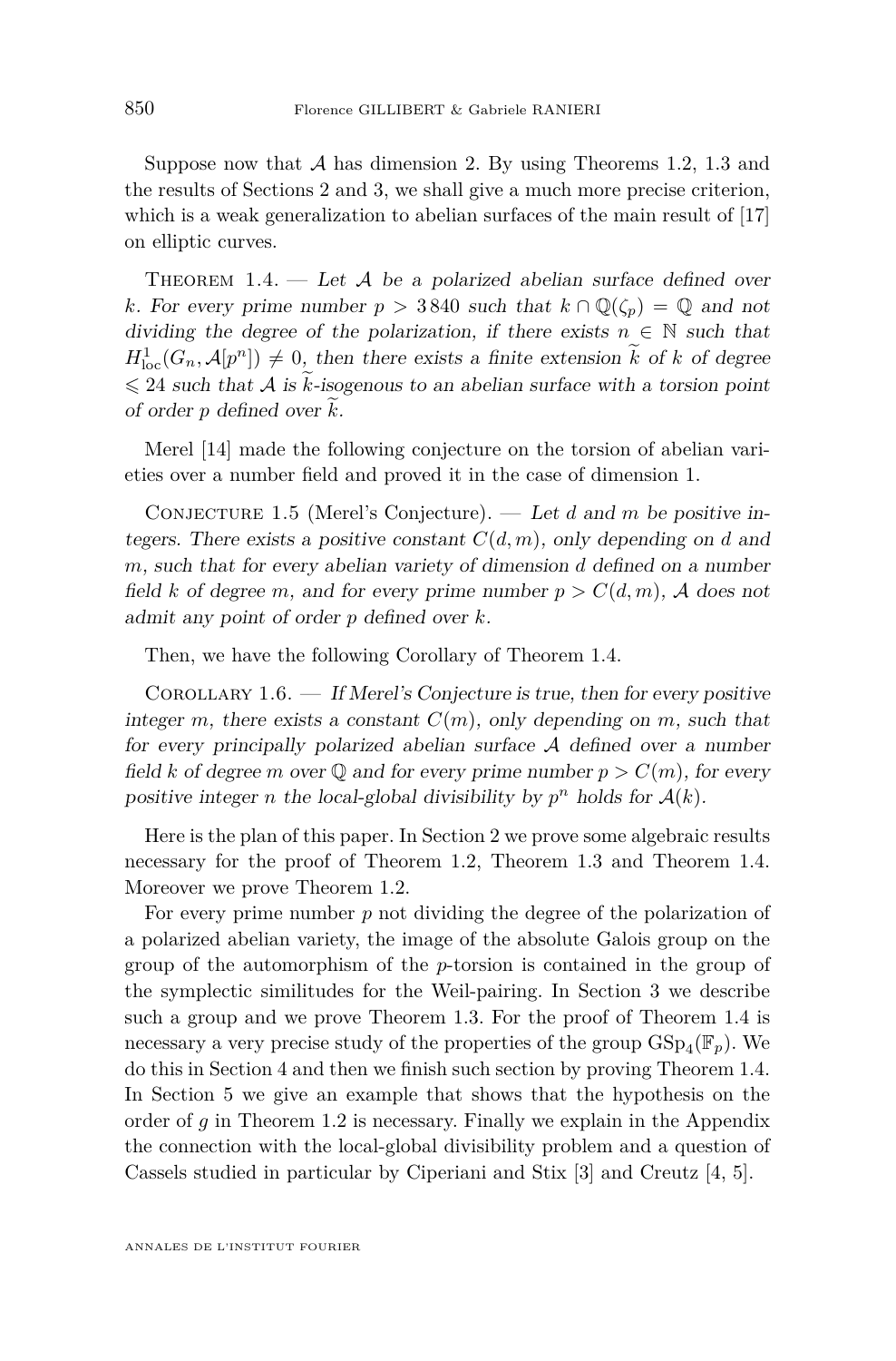#### **2. Algebraic preliminaries**

#### **2.1. Coprime groups and cohomology**

<span id="page-5-0"></span>Classical Frattini's theory (see for instance [\[2\]](#page-26-7)) is very useful to prove the following Proposition, which is the first step to prove Theorem [1.2.](#page-3-0) First, let us give a Definition.

<span id="page-5-1"></span>DEFINITION 2.1. — Let *H* be a *p*-group. The Frattini subgroup  $\phi(H)$ of *H* (see [\[2,](#page-26-7) p. 105]), is the intersection of all maximal subgroups of *H*.

<span id="page-5-2"></span>PROPOSITION 2.2. — Let  $p$  be a prime number and let  $G$  be a finite group such that  $G = \langle q, H \rangle$ , where *g* has order dividing *p* − 1 and *H* is a *p*-group, which is normal in *G*. There exists  $r \in \mathbb{N}$  and a generator set  $\{h_1, h_2, \ldots, h_r\}$  of *H* such that, for every  $1 \leq i \leq r$ , there exists  $\lambda_i \in \mathbb{Z}$ such that

$$
gh_i g^{-1} = h_i^{\lambda_i}.
$$

Proof. — Suppose  $|H| = p^m$  with  $m \in \mathbb{N}$ . The proof is by induction on *m*.

If  $m = 1$  we have that *H* is cyclic generated by an element  $h_1$ . Since *H* is normal in *G*, we have  $gh_1g^{-1} = h_1^{\lambda_1}$  for a  $\lambda_1 \in \mathbb{Z}$  and there is nothing to prove.

Suppose that the assumption is true for every natural number  $j < m$ . The Frattini subgroup  $\phi(H)$  (see Definition [2.1\)](#page-5-1) is normal in *H* and  $H/\phi(H)$  is elementary abelian (i.e. is isomorphic to a finite product of groups isomorphic to  $\mathbb{Z}/p\mathbb{Z}$ , see [\[2,](#page-26-7) p. 105] for the details).

Let us show that  $\phi(H)$  is normal in *G*. Let *M* be a maximal subgroup of *H*. We have  $gMg^{-1} \subseteq H$  because *H* is normal. Then the action by conjugation of *g* permutes the maximal subgroups of *H*. Then, since  $\phi(H)$ is the intersection of every maximal subgroup of *H*, it is normal in *G*.

We use the following well-known result.

THEOREM 2.3 (Burnside basis theorem). — Let  $H$  be a finite *p*-group. A subset of *H* is a set of generators for *H* if and only if its image in  $H/\phi(H)$ is a set of generators for  $H/\phi(H)$ .

Consider  $H/\phi(H)$ . Since  $\phi(H)$  is normal in *G* and  $H/\phi(H)$  is abelian, the function

$$
f: H/\phi(H) \to H/\phi(H)
$$

that sends  $h\phi(H)$  to  $ghg^{-1}\phi(H)$  is well-defined and it is actually a  $\mathbb{Z}/p\mathbb{Z}$ linear isomorphism. Since *g* has order dividing  $p-1$ , also the order of *f*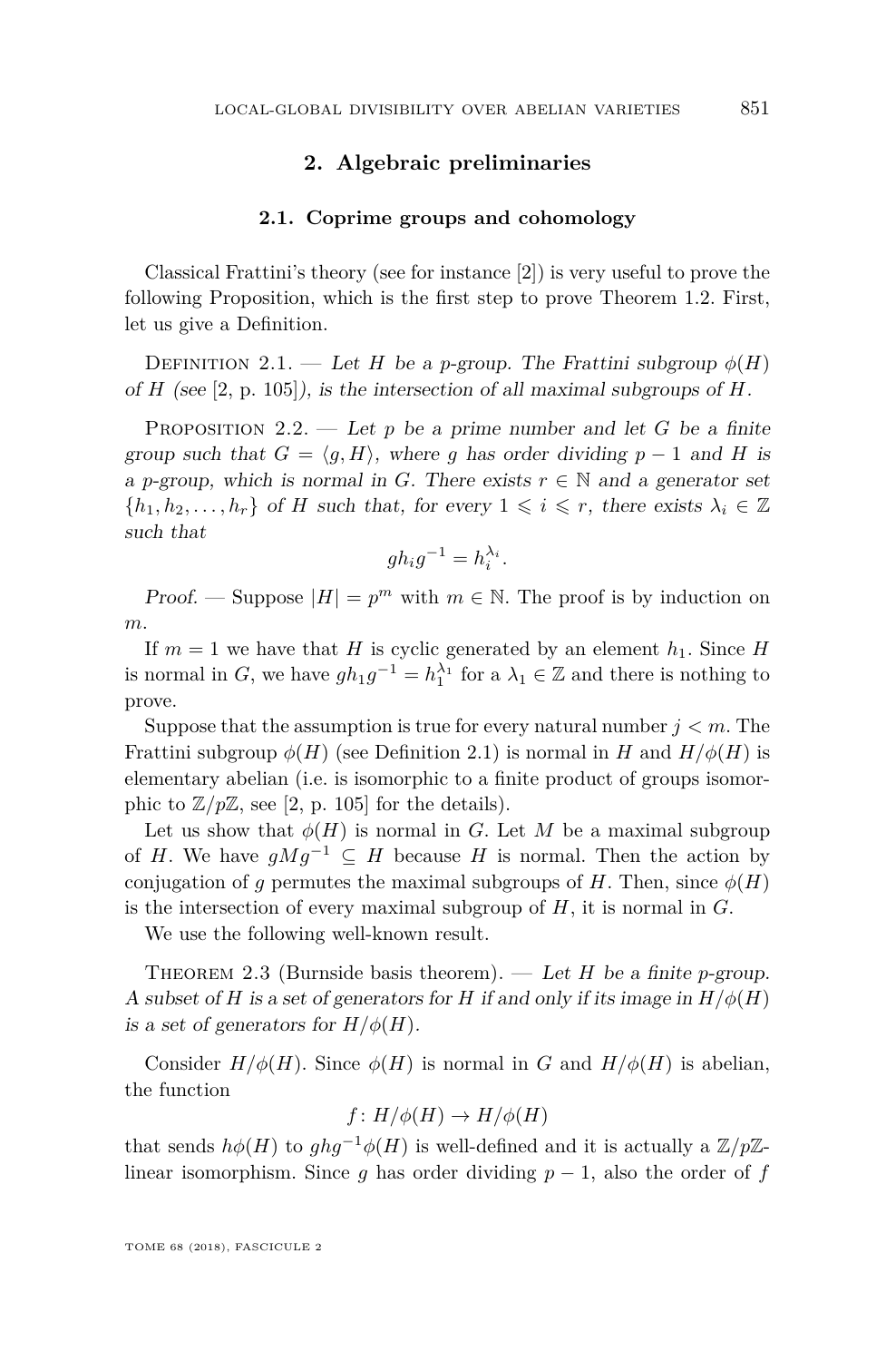divides *p*−1 and so *f* is diagonalizable on the  $\mathbb{Z}/p\mathbb{Z}$ -vector space  $H/\phi(H)$ . Then there exist  $v_1, v_2, \ldots, v_k \in H$  such that  $\{v_i \phi(H) : 1 \leq i \leq k\}$  is a  $\mathbb{Z}/p\mathbb{Z}$ -basis of  $H/\phi(H)$  and there exist  $\lambda_i \in \mathbb{Z}$  such that  $gv_i g^{-1}\phi(H) =$  $v_i^{\lambda_i} \phi(H)$ .

Suppose that  $k = 1$ . Then  $H/\phi(H)$  has a unique generator  $v_1\phi(H)$ . By Burnside basis theorem,  $H$  is then generated by  $v_1$  and it is cyclic. Since  $H$ is normal in *G*, we have that  $gv_1g^{-1} = v_1^{\lambda}$  for a  $\lambda \in \mathbb{Z}$ , which is the thesis.

Suppose  $k > 1$ . Consider the two groups  $H_1, H_2 \subseteq H$ , such that

$$
H_1 = \langle v_1, \phi(H) \rangle, \quad H_2 = \langle v_2, v_3, \dots, v_k, \phi(H) \rangle.
$$

Then set  $\Gamma_1$  the subgroup of *G* generated by *g* and  $H_1$  and  $\Gamma_2$  the subgroup of *G* generated by *g* and  $H_2$ . We remark that  $H_1$  is normal in  $\Gamma_1$  and  $H_2$ is normal in  $\Gamma_2$ . In fact, as  $H_1/\phi(H)$  is generated by  $v_1$ , all element of  $H_1$ is in  $v_1^a \phi(H)$  for some integer *a*. In the same way we can prove that  $H_2$  is normal in  $Γ_2$ .

We now prove that  $\Gamma_1$  and  $\Gamma_2$  are not *G*. Since  $H_1$  and  $H_2$  are respectively normal over  $\Gamma_1$  and  $\Gamma_2$  and  $\Gamma_1$  and  $\Gamma_2$  are generated by such groups and an element of order not divisible by  $p$ ,  $H_1$  is the unique  $p$ -Sylow subgroup of  $\Gamma_1$  and  $H_2$  is the unique *p*-Sylow subgroup of  $\Gamma_2$ . Since  $H_1$  and  $H_2$  are properly contained in *H*, we have that  $\Gamma_1$  and  $\Gamma_2$  are properly contained in *G*.

Then we can apply the inductive hypothesis to  $\Gamma_1$  and  $\Gamma_2$ . Since *H* is generated by  $H_1$  and  $H_2$ , a union of a set of generators of  $H_1$  with a set of generators of  $H_2$  gives a set of generators of  $H$ . This concludes the  $\Box$ 

The following Corollary relates Proposition [2.2](#page-5-2) with the vanishing of the first local cohomology group.

<span id="page-6-0"></span>COROLLARY 2.4. — Let  $V_{n,d}$  be the group  $(\mathbb{Z}/p^n\mathbb{Z})^{2d}$  and let *G* be a subgroup of  $GL_{2d}(\mathbb{Z}/p^n\mathbb{Z})$  acting on  $V_{n,d}$  in the usual way. Suppose that the normalizer of a *p*-Sylow subgroup *H* of *G* contains an element *g* of order dividing  $p - 1$  such that  $g - Id$  is bijective. Then  $H_{loc}^1(G, V_{n,d}) = 0$ .

Proof. — Consider the two restrictions

$$
H^1(G, V_{n,d}) \to H^1(\langle g, H \rangle, V_{n,d}) \to H^1(H, V_{n,d}).
$$

Notice  $H^1(G, V_{n,d}) \to H^1(H, V_{n,d})$  is injective since  $V_{n,d}$  is a *p*-group, and *H* a *p*-Sylow subgroup of *G*. We deduce that  $H^1(G, V_{n,d}) \to H^1(\langle g, H \rangle, V_{n,d})$ is also injective. Moreover such maps induce maps on the first local cohomology group. Then the restriction  $H_{\text{loc}}^1(G, V_{n,d}) \to H_{\text{loc}}^1(\langle g, H \rangle, V_{n,d})$ is injective and so, to prove the Corollary, it is sufficient to prove that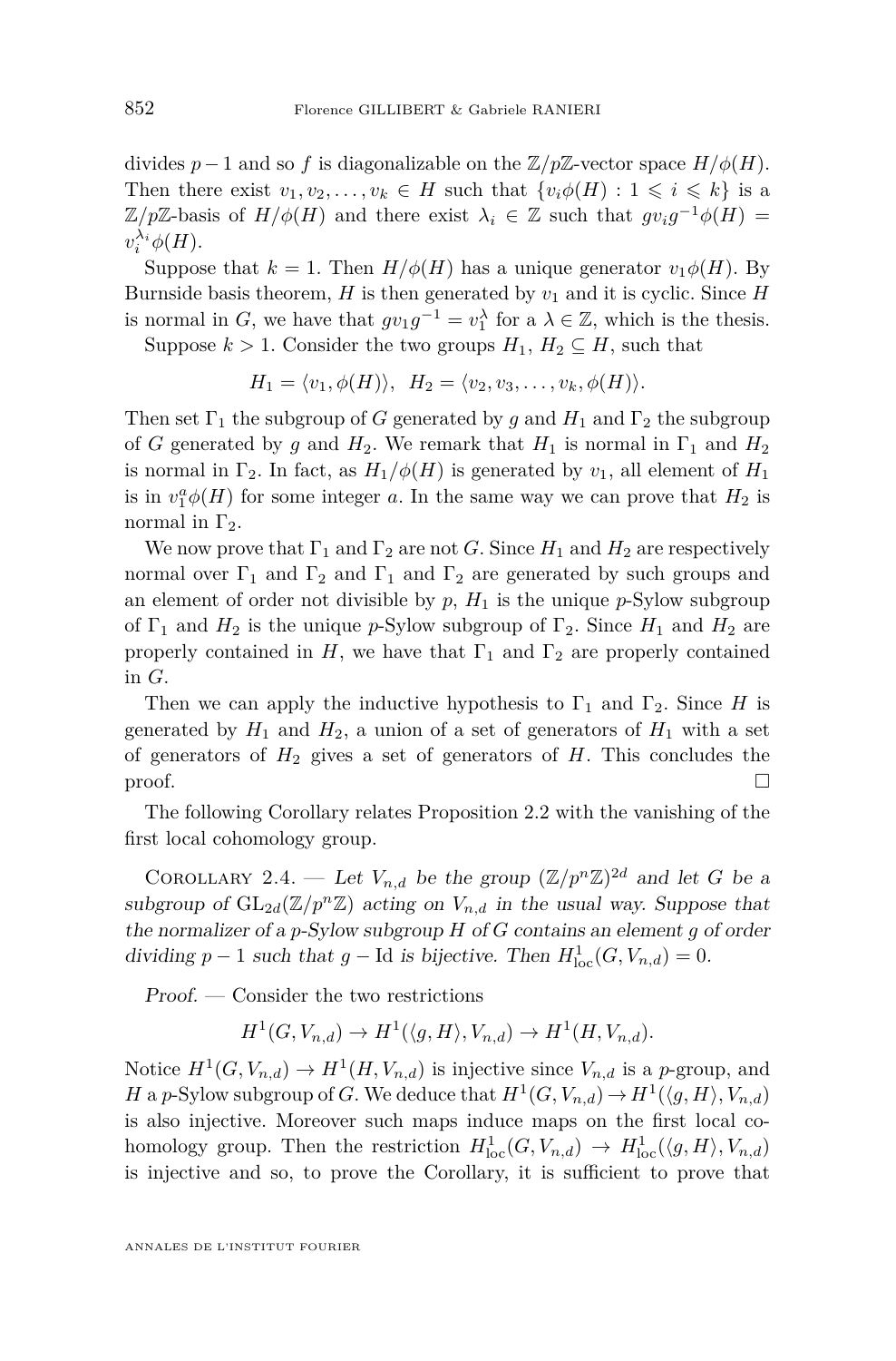$H_{\text{loc}}^1(\langle g, H \rangle, V_{n,d}) = 0$ . Apply Proposition [2.2](#page-5-2) to  $\langle g, H \rangle$ . Then there exists *r* ∈ *N* and generators  $h_1, h_2, \ldots, h_r$  of *H* such that, for every  $1 \leq i \leq r$ ,  $gh_i g^{-1}$  is a power of  $h_i$ . For every *i* between 1 and *r*, set  $\Gamma_i = \langle g, h_i \rangle$  and  $H_i$ the cyclic group generated by  $h_i$ . For every  $1 \leqslant i \leqslant r$ ,  $H_i$  is the *p*-Sylow subgroup of  $\Gamma_i$ . Then we have that  $H^1_{\text{loc}}(\Gamma_i, V_{n,d}) \to H^1_{\text{loc}}(H_i, V_{n,d})$  is injective. Moreover, since  $H_i$  is cyclic,  $H_{loc}^1(H_i, V_{n,d}) = 0$ , and so  $H_{loc}^1(\Gamma_i, V_{n,d}) = 0$ . Then, if *Z* is a cocycle of  $\langle g, H \rangle$  satisfying the local conditions, for every *i* between 1 and *r*, it is a coboundary over  $\Gamma_i$  and so, for every  $\gamma_i \in \Gamma_i$ , there exists  $v_i \in V_{n,d}$  such that  $Z_{\gamma_i} = \gamma_i(v_i) - v_i$ . Since  $g \in \Gamma_i$  for every 1 ≤ *i* ≤ *r*, for every *i, j* we have  $g(v_i) - v_i = g(v_i) - v_i$ . The injectivity of *g* − Id implies that for every *i, j, v<sub>i</sub>* = *v<sub>j</sub>*. Since *g, h*<sub>1</sub>*, h*<sub>2</sub>*, . . . , h<sub><i>r*</sub> generate  $\langle g, H \rangle$  we get that *Z* is a coboundary over  $\langle g, H \rangle$ .

<span id="page-7-1"></span>Remark 2.5. — Let *N* be the normal subgroup of *G* consisting of the elements congruent to the identity modulo *p* (here we use the notation of Corollary [2.4\)](#page-6-0). We shall prove (see Lemma [2.6\)](#page-7-0) that if there exists  $\tilde{q}$  in  $G_1 = G/N$  such that  $\tilde{q}$  is in the normalizer of a *p*-Sylow subgroup of  $G_1$ ,  $\tilde{q}$ has order dividing  $p-1$  and  $\tilde{g}$  − Id is bijective, then there exists  $g \in G$  in the normalizer of a *p*-Sylow subgroup of *G*, such that *g* has order dividing  $p-1$  and  $q-1$ d is bijective.

The existence of an element  $h \in G$  such that  $h\tilde{g}^{-1} \in N$ , and *h* in the mostling of a g Sylam of *G* somes from the Lamma 2.6 holom. Purpoising normalizer of a *p*-Sylow of *G*, comes from the Lemma [2.6](#page-7-0) below. By raising *h* to an adequate power of *p* we find an element *g* fulfilling the conditions.

<span id="page-7-0"></span>Lemma 2.6. — Let *G* be a group, let *N* be a normal subgroup of *G* and let *H* be a *p*-Sylow subgroup of *G*. Let *g* be an element of *G* such that its class in *G/N* is in the normalizer of the *p*-Sylow subgroup *HN/N* of *G/N*. Then there exists an element of the class *gN*, which is in the normalizer of *H*.

In particular, if the *p*-Sylow subgroup *H* is contained in a normal subgroup *N* of *G*, then for every class of  $G/N$ , there exists an element of the class which is in the normalizer of *H*.

Proof. — Let  $\tilde{g}$  be the class of *g* modulo *N*. By hypothesis  $\widetilde{g}(HN/N)\widetilde{g}^{-1} = HN/N$ . We deduce that  $gHNg^{-1}/N = HN/N$ , then  $gHg^{-1}N = HN$ ,  $g \circ gHg^{-1}$  and  $H$  are two a Sylem subgroups of  $HN$ .  $gHg^{-1}N = HN$ . So  $gHg^{-1}$  and *H* are two *p*-Sylow subgroups of *HN*. Then they are conjugate by some element *x* of  $HN$ . There exists  $h \in H$ and  $n \in N$  such that  $x = nh$ . So  $gHg^{-1} = nhH(nh)^{-1}$ , from which we deduce that  $n^{-1}g$  is in the class  $gN$  and in the normalizer of *H*.

Lemma [2.6](#page-7-0) does not give precise information on the order of the elements of the normalizer of *H*. Neverthless, if *H* is contained in a normal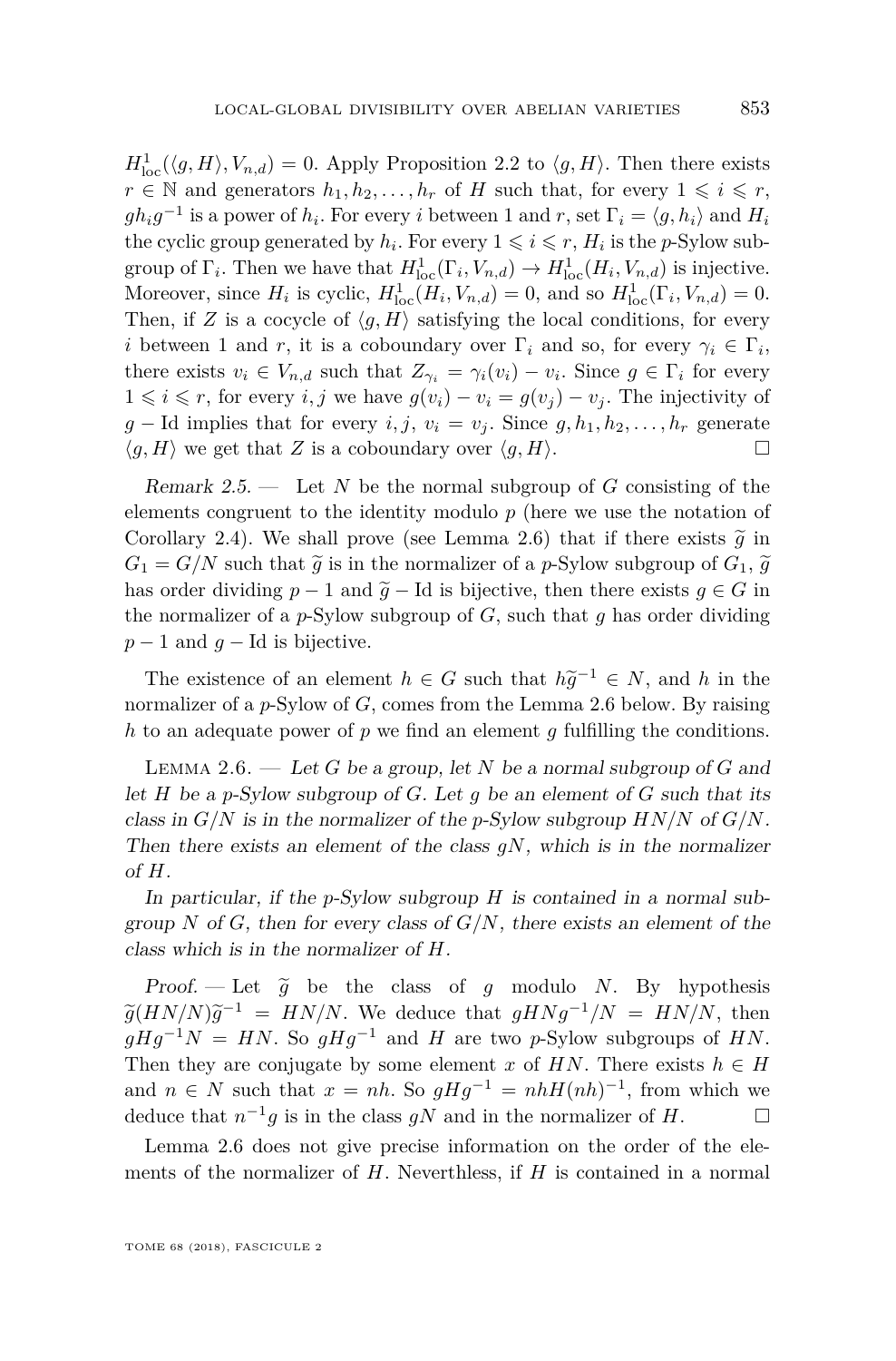subgroup *N* such that  $|N|$  and  $|G/N|$  are coprime, we have a coprime action (see [\[2,](#page-26-7) Chapter 8]) and so there exists a subgroup of *G* isomorphic to *G/N* with trivial intersection with *N*. Then in this case the normalizer contains a group isomorphic to *G/N*. The next Corollary treats the case when  $(|G/N|, |N|)$  is small (a sort of near coprime action) and it is crucial for proving Theorem [1.3.](#page-3-1)

<span id="page-8-0"></span>COROLLARY 2.7. — Let  $V_d$  be the group  $(\mathbb{Z}/p\mathbb{Z})^{2d}$  and let *G* be a subgroup of the group  $GL(2d, \mathbb{Z}/p\mathbb{Z})$  acting on  $V_d$  in the usual way. Let *H* be a *p*-Sylow subgroup of *G*. Suppose that there exists a normal subgroup *N* of *G* such that  $G/N$  is isomorphic to  $\mathbb{Z}/(p-1)\mathbb{Z}$ . Let *i* be  $((2d)!, p-1)$ . Then the normalizer of *H* contains an element of order  $p-1$ , whose class modulo *N* has order divisible by  $(p-1)/i$ .

Proof. — Since  $|G/N|$  is not divisible by p, it is clear that  $H \subseteq N$ . Let *g* be in *G* such that the class of *g* modulo *N* is a generator of *G/N*. By Lemma [2.6](#page-7-0) there exists an element in the class of *g* modulo *N* (we call it *g* by abuse of notation) such that *g* is in the normalizer of *H*. Since the class of *g* has order  $p - 1$  in  $G/N$ , the order of *g* is  $(p - 1)r$ , where *r* is a positive integer. Then  $g^r$  is in the normalizer of *H*, has order  $p-1$  and the order of its class in  $G/N$  is  $(p-1)/(p-1,r)$ . Then it is sufficient to prove that  $(p-1, r)$  divides *i*. Since *p* does not divide  $p-1$  we can suppose that *r* is not divisible by *p*. Then the action of *g* is semisimple and so there exists  $c \in \mathbb{N}$  such that a matrix associated to  $g$  can be decomposed in  $c$ blocks of matrices  $l_j \times l_j$  acting irreducibly over a sub-space of  $V_d$ , such that  $\sum_{j=1} l_j = 2d$  and the order of the *j*th block divides  $p^{l_j} - 1$ . Then the order of *g* is the least common multiple of the order of the blocks and so *r* divides the least common multiple of the  $(p^{l_j}-1)/(p-1)$ . Observe that

$$
\frac{p^{l_j}-1}{p-1}=p^{l_j-1}+p^{l_j-2}+\cdots+1.
$$

We have

$$
p^{l_j-1} + p^{l_j-2} + \dots + 1 - (p-1)(p^{l_j-2} + 2p^{l_j-3} + \dots + (l_j-1)) = l_j.
$$

Then  $(p^{l_j} - 1)/(p - 1)$ ,  $(p - 1) = (l_j, p - 1)$ . Since, for every *j*,  $l_j \le 2d$ , the least common multiple of the  $(l_j, (p-1))$  divides  $(2d)!$ , which proves the lemma.  $\Box$ 

#### **2.2. Cocycles satisfying the local conditions and cohomology of the** *p***-torsion**

For every *r* between 1 and *n*, let  $V_{r,d}$  be the group  $(\mathbb{Z}/p^r\mathbb{Z})^d$ .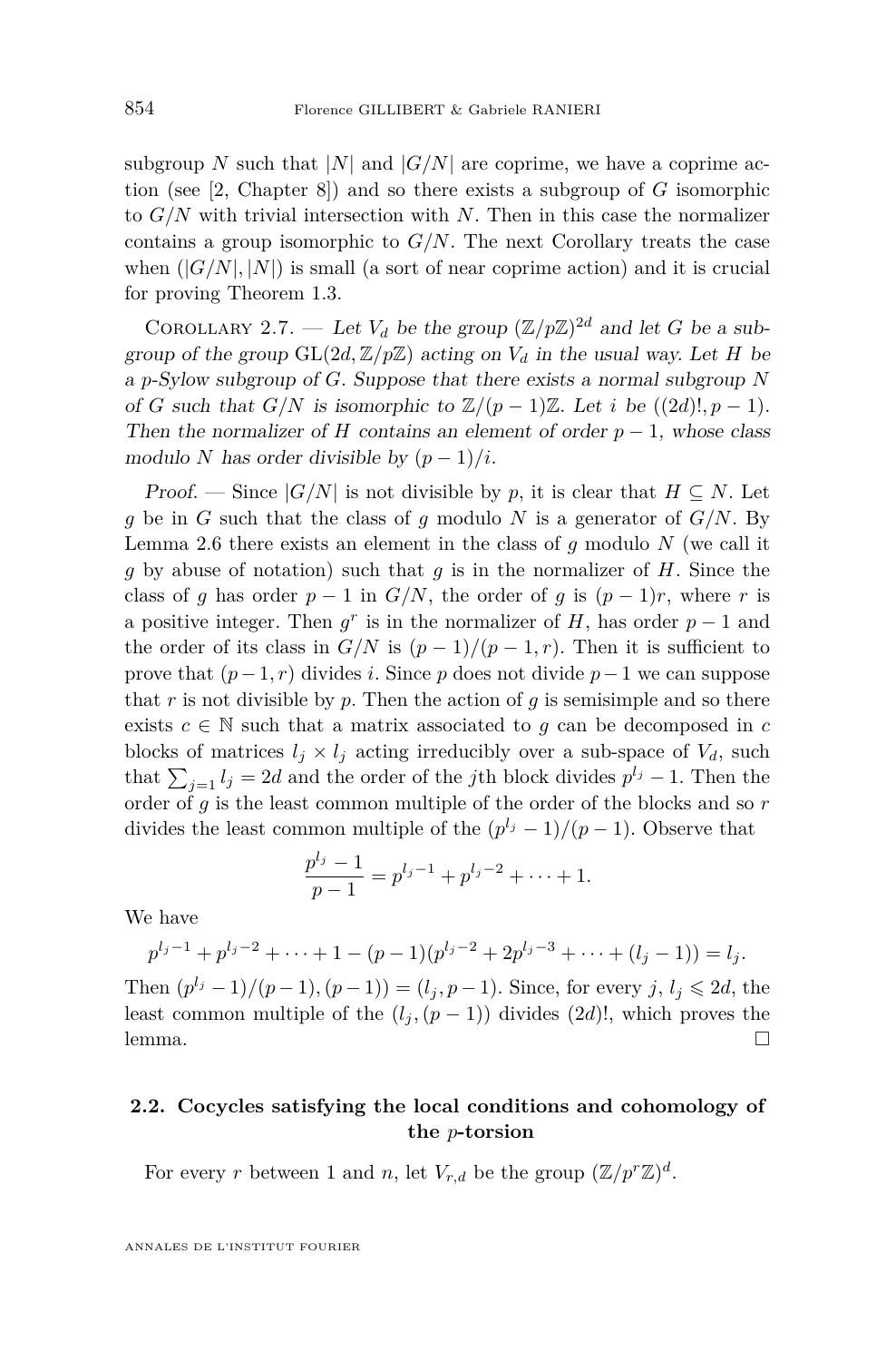<span id="page-9-1"></span>LEMMA 2.8. — Let *G* be a subgroup of  $GL_{2d}(\mathbb{Z}/p^n\mathbb{Z})$  acting on  $V_{n,d}$  in the usual way. Suppose that *G* contains an element  $\delta$  such that  $\delta$  − Id is a bijective automorphism of  $V_{n,d}$ . Then the homomorphism  $H^1(G, V_{n,d}[p]) \to$  $H^1(G, V_{n,d})$  induced by the exact sequence of *G*-modules

$$
0 \to V_{n,d}[p] \to V_{n,d} \stackrel{p}{\to} V_{n,d}[p^{n-1}] \to 0,
$$

is injective and its image is  $H^1(G, V_{n,d})[p]$ . In other words it induces an isomorphism between  $H^1(G, V_{n,d}[p])$  and  $H^1(G, V_{n,d})[p]$ .

Proof. — The following exact sequence of *G*-modules

$$
0 \to V_{n,d}[p] \to V_{n,d} \stackrel{p}{\to} V_{n,d}[p^{n-1}] \to 0
$$

(here the first map is inclusion and the second map is multiplication by *p*) induces a long exact sequence of cohomology groups:

$$
\ldots \to H^0(G, V_{n,d}[p^{n-1}]) \to H^1(G, V_{n,d}[p]) \to H^1(G, V_{n,d})
$$
  

$$
\to H^1(G, V_{n,d}[p^{n-1}]).
$$

Since *G* contains an element  $\delta$  such that  $\delta$  − Id is bijective over  $V_{n,d}$ , then  $H^0(G, V_{n,d}[p^{n-1}]) = 0$ . Hence we have the exact sequence

<span id="page-9-0"></span>
$$
(2.1) \t 0 \to H^1(G, V_{n,d}[p]) \to H^1(G, V_{n,d}) \to H^1(G, V_{n,d}[p^{n-1}]).
$$

In particular  $H^1(G, V_{n,d}[p]) \to H^1(G, V_{n,d})$  is injective.

Let *Z* be a cocycle from *G* to  $V_{n,d}$ , representing a class [*Z*] in  $H^1(G, V_{n,d})$ of order *p*. Then there exists  $v \in V_{n,d}$  such that  $pZ_{\sigma} = \sigma(v) - v$  for every  $\sigma \in G$ . Since there exists  $\delta \in G$  such that  $\delta - Id$  is bijective over  $V_{n,d}$  and  $pZ_{\delta} = \delta(v) - v \in V_{n,d}[p^{n-1}],$  we get that  $v \in V_{n,d}[p^{n-1}].$ Then the cocycle from *G* to  $V_{n,d}[p^{n-1}]$  sending  $\sigma$  to  $pZ_{\sigma}$  for every  $\sigma \in$ *G* is a coboundary and so the image of [*Z*] over  $H^1(G, V_{n,d}[p^{n-1}])$  is 0. Then there exists  $[W] \in H^1(G, V_{n,d}[p])$  such that the image of  $[W]$ by  $H^1(G, V_{n,d}[p]) \rightarrow H^1(G, V_{n,d})$  is [*Z*] (see the sequence [\(2.1\)](#page-9-0)). This proves that  $H^1(G, V_{n,d}[p]) \to H^1(G, V_{n,d})[p]$  is surjective and concludes the proof.  $\Box$ 

The next Lemma gives the key step to prove Therorem [1.2](#page-3-0) and it will be very useful to study the local-global divisibility problem on abelian surfaces.

<span id="page-9-2"></span>LEMMA 2.9. — Let *G* be a subgroup of  $GL_{2d}(\mathbb{Z}/p^n\mathbb{Z})$  acting on  $V_{n,d}$ in the usual way and let *H* be the normal subgroup of *G* of the elements acting like the identity over  $V_{n,d}[p]$ . Suppose that *G* contains an element  $\delta$ such that  $\delta$  − Id is a bijective automorphism of  $V_{n,d}$ . Let  $Z: G \to V_{n,d}$  be a cocycle whose restriction to *H* is a coboundary. If  $H^1(G/H, V_{n,d}[p]) = 0$ , then *Z* is a coboundary.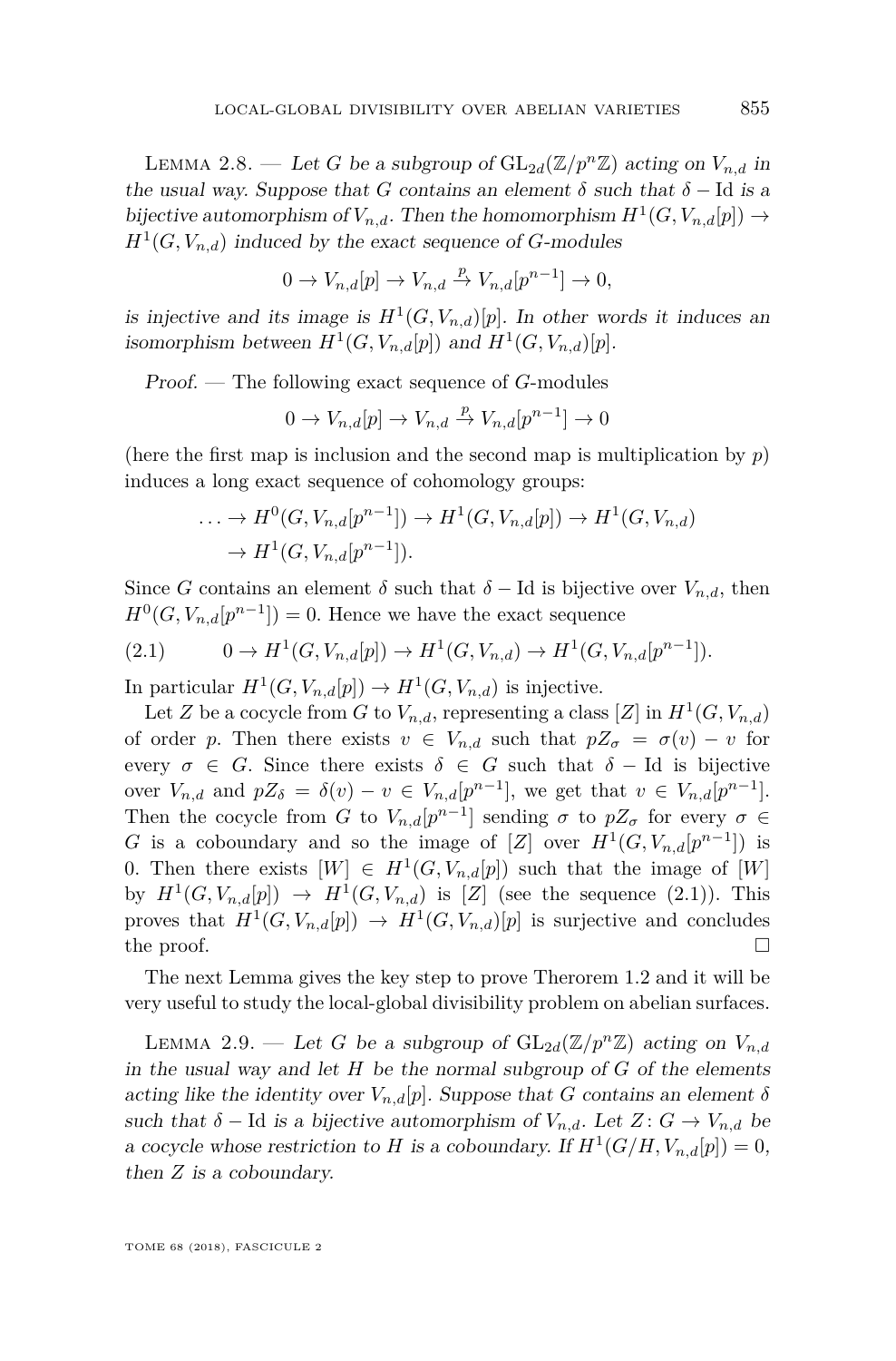Proof. — Consider the following commutative diagram:

$$
\begin{array}{ccccccc}\n0 & \rightarrow & H^{1}(G, V_{n,d}[p]) & \rightarrow & H^{1}(G, V_{n,d})[p] & \rightarrow & 0 \\
& & \downarrow & & \downarrow & & \downarrow \\
0 & \rightarrow & H^{1}(\langle \delta, H \rangle, V_{n,d}[p]) & \rightarrow & H^{1}(\langle \delta, H \rangle, V_{n,d})[p] & \rightarrow & 0,\n\end{array}
$$

where the isomorphisms on the lines are the functions of Lemma [2.8,](#page-9-1) and the functions on the columns are the restrictions. Since the restriction  $H^1(\langle \delta, H \rangle, V_{n,d}) \to H^1(H, V_{n,d})$  is injective, if ker $(H^1(G, V_{n,d}) \to$  $H^1(H, V_{n,d})$  is not trivial, then there exists a non-trivial  $[W] \in$  $H^1(G, V_{n,d}[p])$ , which is the kernel of the restriction to  $H^1(H, V_{n,d}[p])$ . Since *H* is normal in *G*, we have the inflation-restriction sequence

 $0 \to H^1(G/H, V_{n,d}[p]) \to H^1(G, V_{n,d}[p]) \to H^1(H, V_{n,d}[p]).$ 

Then [*W*] is the image by the inflation of a non-trivial element of  $H^1(G/H, V_{n,d}[p])$ . Since  $H^1(G/H, V_{n,d}[p]) = 0$ , we get a contradiction. Then  $H^1(G, V_{n,d}) \to H^1(H, V_{n,d})$  is injective.

THEOREM 2.10 (Theorem [1.2\)](#page-3-0). — Suppose that  $G_1$  contains an element *g* whose order divides  $p-1$  and not fixing any non-trivial element of  $\mathcal{A}[p]$ . Moreover suppose that  $H^1(G_1, \mathcal{A}[p]) = 0$ . Then  $H^1_{loc}(G_n, \mathcal{A}[p^n]) = 0$  for every positive integer *n*. Hence, local-global divisibility by  $p^n$  holds for  $\mathcal{A}(k)$ .

Proof. — Let *n* be a positive integer and consider  $H_{\text{loc}}^1(G_n, \mathcal{A}[p^n])$ . Let  $\widetilde{g} \in G_n$  be such that the restriction of  $\widetilde{g}$  to  $K_1$  is *g*. By applying Corollary [2.4](#page-6-0) with  $\tilde{g}$  in the place of *g*, Gal $(K_n/K_1)$  in the place of *H* and  $\langle \tilde{g}, H \rangle$  in the place of *G*, we get that  $H^1_{loc}(\langle \tilde{g}, H \rangle, \mathcal{A}[p^n]) = 0$ . Then for any  $[Z] \in H^1(G, A[x^n])$  $H_{\text{loc}}^1(G_n, \mathcal{A}[p^n]) = 0$ ,  $[Z]$  is in the kernel of the restriction to  $H^1(H, \mathcal{A}[p^n])$ . We conclude the proof by applying Lemma [2.9.](#page-9-2)  $\Box$ 

Remark 2.11. — We would like to remove the hypothesis on the triviality of  $H^1(G_1, \mathcal{A}[p])$  in Theorem [1.2.](#page-3-0) Observe that to do that, by Corollary [2.4](#page-6-0) and Remark [2.5,](#page-7-1) it would be sufficient to prove the following fact: let *p* be a prime number, let *d* be a positive integer and *G* be a subgroup of  $GL_{2d}(\mathbb{Z}/p\mathbb{Z})$ . Then there exists a *p*-Sylow subgroup of *G* such that *g* is in its normalizer.

In [\[3\]](#page-26-3), Ciperiani and Stix found an interesting relation between the irreducible subquotients of  $\text{End}(\mathcal{A}[p])$  and  $\mathcal{A}[p]$  as Galois modules and the triviality of a certain Tate–Shafarevich group (see [\[3,](#page-26-3) Theorem 4] and the Appendix for the details). To study the local-global divisibility problem we need a similar result in which we replace the group studied by Ciperiani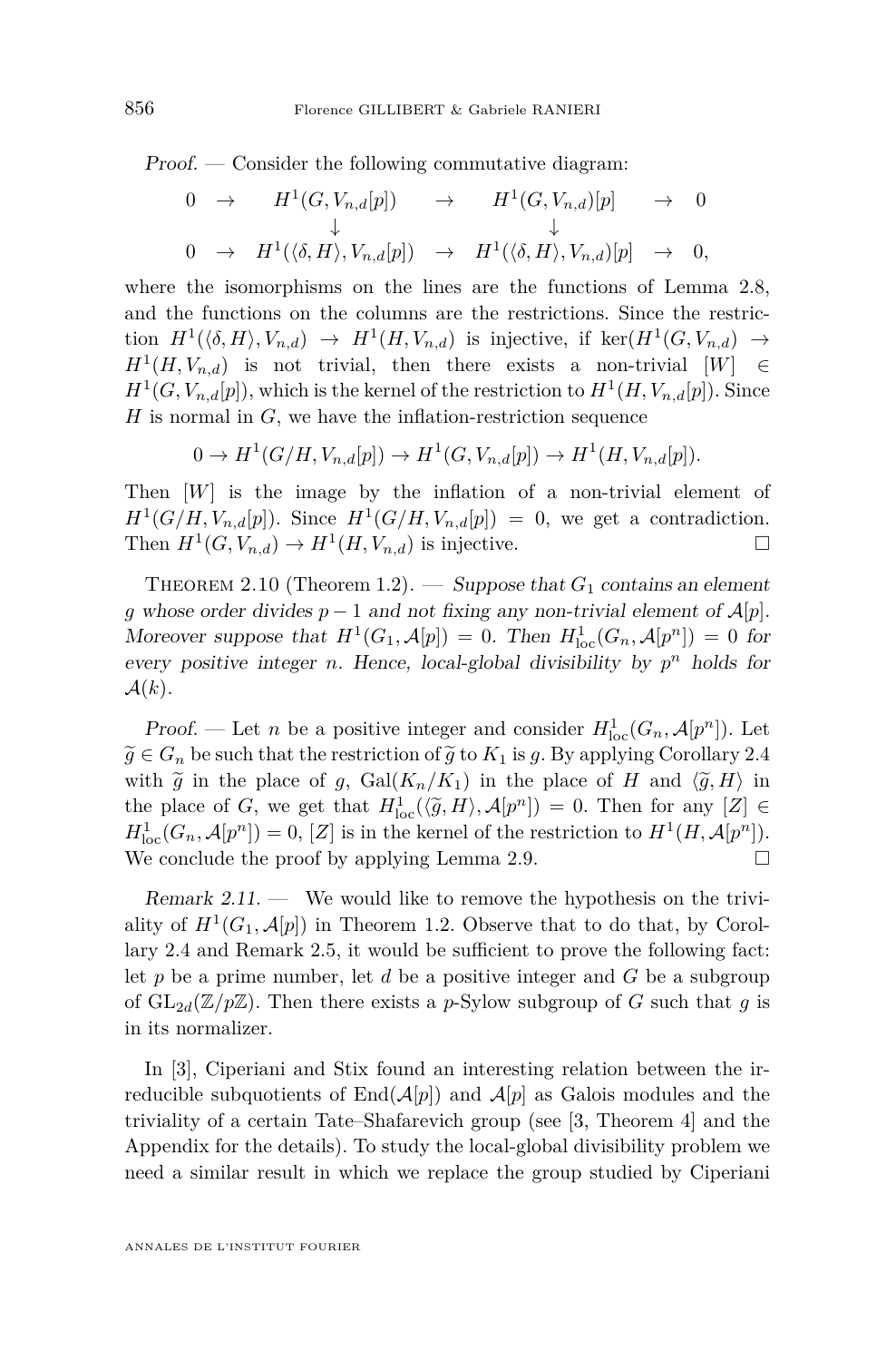and Stix with the first local-cohomology group. We do this in the following Proposition, that is also inspired by Section 6 of [\[12\]](#page-27-3).

<span id="page-11-0"></span>PROPOSITION 2.12. — Let *G* be a subgroup of  $GL_{2d}(\mathbb{Z}/p^n\mathbb{Z})$  acting on  $V_{n,d}$  in the usual way. Let *H* be the normal subgroup of *G* of the elements acting like the identity on  $V_{n,d}[p]$ . Suppose that *G* contains an element *δ* such that *δ* − Id is a bijective automorphism of *Vn,d* and let *δ* be its class in  $G/H$ . If  $H^1(G/H, V_{n,d}[p]) = 0$ , and both  $V_{n,d}[p]$  and  $\text{End}(V_{n,d}[p])$ have no common irreducible  $\mathbb{Z}/p\mathbb{Z}\{\langle \overline{\delta}\rangle\}$ -submodules (the action of  $\overline{\delta}$  over  $\text{End}(V_{n,d}[p])$  is induced by the conjugation), then  $H^1(G, V_{n,d}) = 0$ .

Proof. — Consider the inflation-restriction sequence

$$
0 \to H^1(G/H, V_{n,d}[p]) \to H^1(G, V_{n,d}[p]) \to H^1(H, V_{n,d}[p])^{G/H}.
$$

Since  $H^1(G/H, V_{n,d}[p]) = 0$ ,  $H^1(G, V_{n,d}[p])$  is isomorphic to a subgroup of  $H^1(H, V_{n,d}[p])^{G/H}$ . Let  $\phi(H)$  be the Frattini sub-group of *H* (see Def-inition [2.1\)](#page-5-1). In particular recall (or see [\[2,](#page-26-7) p. 105]) that  $H/\phi(H)$  is an elementary *p*-abelian group. Since *H* acts like the identity over  $V_{n,d}[p]$ and  $V_{n,d}[p]$  is a commutative group with exponent  $p$ ,  $H^1(H, V_{n,d}[p])^{G/H} =$  $\text{Hom}_{\mathbb{Z}/p\mathbb{Z}[G/H]}\{H/\phi(H), V_{n,d}[p]\}\$  where  $G/H$  has an action induced by coniugacy over  $H/\phi(H)$ . We shall prove that  $\text{Hom}_{\mathbb{Z}/p\mathbb{Z}[\overline{\delta}]} \{ H/\phi(H), V_{n,d}[p] \},\$ and so  $\text{Hom}_{\mathbb{Z}/p\mathbb{Z}[G/H]}\{H/\phi(H), V_{n,d}[p]\}\$ is trivial.

By possibly replacing  $\overline{\delta}$  with its *p*-power, we can suppose that *p* does not divide the order of  $\overline{\delta}$ . Then the action of  $\langle \overline{\delta} \rangle$  is semisimple and  $H/\phi(H)$  is isomorphic to a direct sum of irreducible  $\langle \overline{\delta} \rangle$ -modules.

Take *W* an irreducible  $\mathbb{Z}/p\mathbb{Z}[\langle \delta \rangle]$ -submodule of  $H/\phi(H)$ . For every nonzero  $w \in W$ , let  $i_w \in \mathbb{N}$  be the largest integer such that there exists  $h \in H$ such that  $h\phi(H) = w$  and  $h \equiv \text{Id} \mod (p^{i_w})$ . Then  $h \not\equiv \text{Id} \mod (p^{i_w+1})$ . Since *W* is irreducible, every non-zero element of *W* is a generator of *W*. Then observe that  $i_w$  is the same for every  $w \neq 0$ . Thus *W* is isomorphic to a  $\mathbb{Z}/p\mathbb{Z}\left[\langle \overline{\delta}\rangle\right]$ -submodule of

$$
M_{i_w+1} = \{ \mathrm{Id} + p^{i_w+1}M \mid M \in \mathrm{Mat}_{2d}(\mathbb{Z}/p^n\mathbb{Z}) \}
$$

$$
/ \{ \mathrm{Id} + p^{i_w+2}M' \mid M' \in \mathrm{Mat}_{2d}(\mathbb{Z}/p^n\mathbb{Z}) \}.
$$

Since  $M_{i_{w+1}}$  is isomorphic, as  $\mathbb{Z}/p\mathbb{Z}[\langle \overline{\delta} \rangle]$ -module, to End $(V_{n,d}[p])$ , W is isomorphic to a submodule of  $\text{End}(V_{n,d}[p])$ . Since, by hypothesis,  $V_{n,d}[p]$ and  $\text{End}(V_{n,d}[p])$  have no common irreducible  $\mathbb{Z}/p\mathbb{Z}\langle\langle\overline{\delta}\rangle\rangle$ -submodules, then  $\text{Hom}_{\mathbb{Z}/p\mathbb{Z}[\overline{\delta}]} \{H/\phi(H), V_{n,d}[p]\} = 0.$  Hence,

$$
\operatorname{Hom}_{\mathbb{Z}/p\mathbb{Z}[G/H]}\{H/\phi(H), V_{n,d}[p]\} = 0.
$$

TOME 68 (2018), FASCICULE 2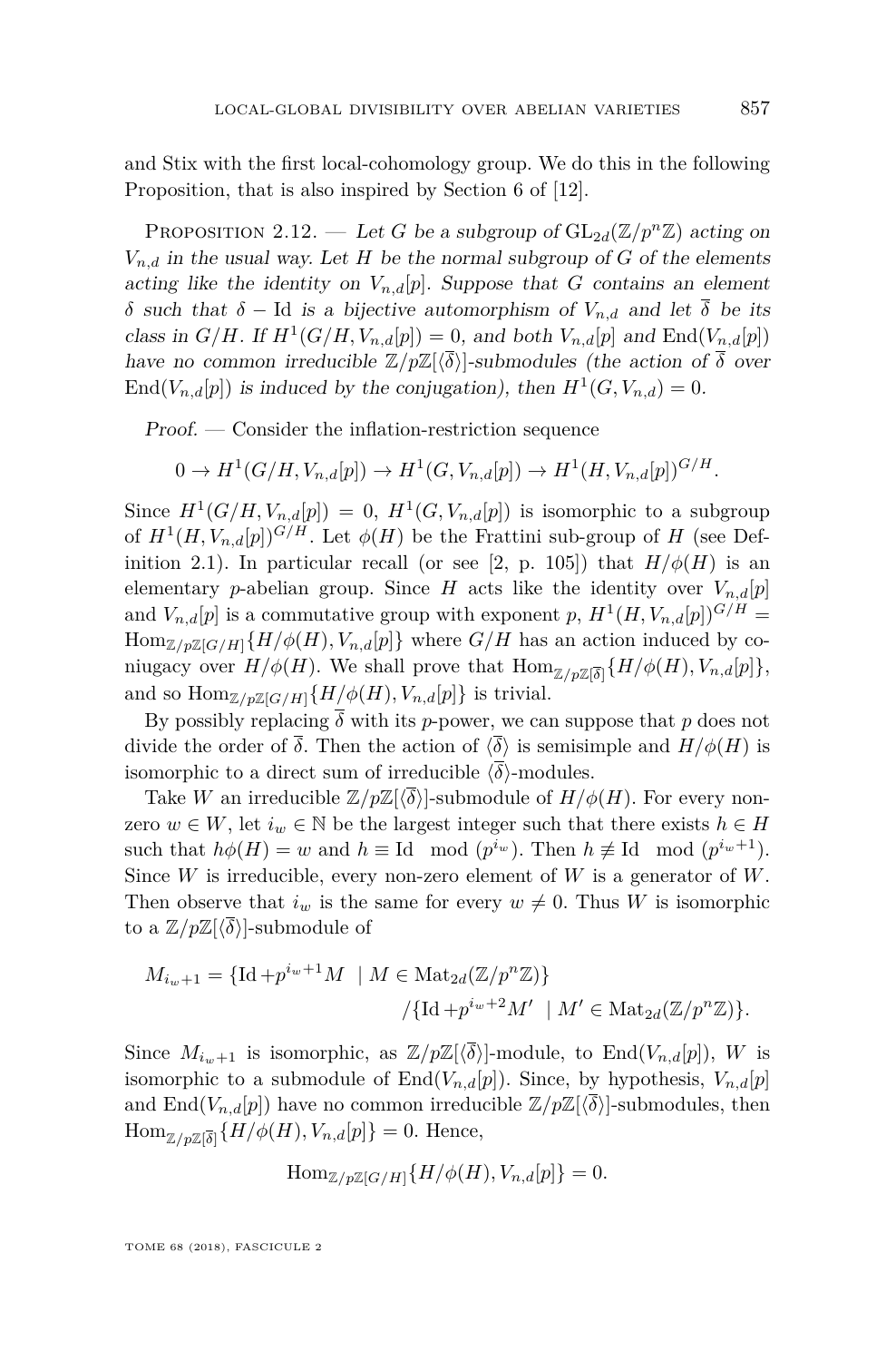Thus  $H^1(G, V_{n,d}[p]) = 0$ . Since the groups  $H^1(G, V_{n,d}[p])$  and  $H^1(G, V_{n,d})[p]$ are isomorphic (see Lemma [2.8\)](#page-9-1), we get  $H^1(G, V_{n,d})[p] = 0$ , which implies  $H^1(G, V_{n,d}) = 0.$ 

The following Lemma gives a useful criterion to see if an element *δ* of *G* satisfies the hypothesis of Proposition [2.12.](#page-11-0)

<span id="page-12-0"></span>LEMMA 2.13. — Let  $\delta \in GL_{2d}(\mathbb{Z}/p\mathbb{Z})$  be with order not divisible by *p* and let  $\lambda_1, \lambda_2, \ldots, \lambda_{2d}$  the eigenvalues of  $\delta$ . Suppose that for every *i, j* between 1 and 2*d*,  $\lambda_i/\lambda_j$  is not an eigenvalue of  $\delta$ . Then  $V_{1,d}$  and End( $V_{1,d}$ ) have no common irreducible  $\mathbb{Z}/p\mathbb{Z}[\langle \delta \rangle]$ -submodules.

*Proof.* — Observe that the Lemma is evident if  $\delta$  is diagonalizable over  $\mathbb{F}_p$ . Since *p* does not divide the order of *δ*, *δ* is diagonalizable in a finite extension  $\mathbb{F}_q$  of  $\mathbb{F}_p$ . Since the irreducible  $\mathbb{Z}/p\mathbb{Z}\left[\langle\delta\rangle\right]$ -modules are direct sums of irreducible  $\mathbb{F}_q\left\{\delta\right\}$ -modules, the result follows.

#### **3. The group of the symplectic similitudes and proof of Theorem 3**

We start by a description of the Galois action over the *p*-torsion of a polarized abelian variety A of dimension  $d \in \mathbb{N}$ . The referencies that we use for that are [\[13,](#page-27-7) Section 2] and [\[7\]](#page-26-8).

Let  $A$  be an abelian variety admitting a polarization with degree not divisible by *p*. The Tate module  $T_p(\mathcal{A})$  has a skew-symmetric, bilinear, Galois-equivariant form (called Weil pairing)

$$
\langle , \rangle : T_p(\mathcal{A}) \times T_p(\mathcal{A}) \to \mathbb{Z}_p(1),
$$

where  $\mathbb{Z}_p(1)$  is the 1-dimensional Galois module, in which the action is given by the cyclotomic character  $\chi_p$ : Gal( $\bar{k}/k$ )  $\to \mathbb{Z}_p^*$ . This is not degenerate over  $A[p]$  because p does not divide the degree of the polarization. The fact that the Weil pairing is not degenerate means that the Galois group over *k* of the field generated by all the torsion points of order a power of *p* is a subgroup of the group of the symplectic similitudes of  $T_p(\mathcal{A})$ , with respect to the Weil pairing  $GSp(T_p(\mathcal{A}), \langle , \rangle)$ . Choosing a basis of  $\mathcal{A}[p]$ we can consider  $G_1$  (recall that  $G_1 = \text{Gal}(k(\mathcal{A}[p])/k))$  as a subgroup of  $GSp_{2d}(\mathbb{F}_p)$ .

For every  $\sigma \in G_1$ , we define the multiplier of  $\sigma$  as the element  $\nu(\sigma) \in \mathbb{F}_p^*$ such that, for every  $P_1$ ,  $P_2$  in  $\mathcal{A}[p], \langle \sigma(P_1), \sigma(P_2) \rangle = \nu(\sigma) \langle P_1, P_2 \rangle$ . Then  $\nu(\sigma) = \chi_p(\sigma)$  and the determinant of  $\sigma$  is just  $\nu(\sigma)^d = \chi_p(\sigma)^d$ .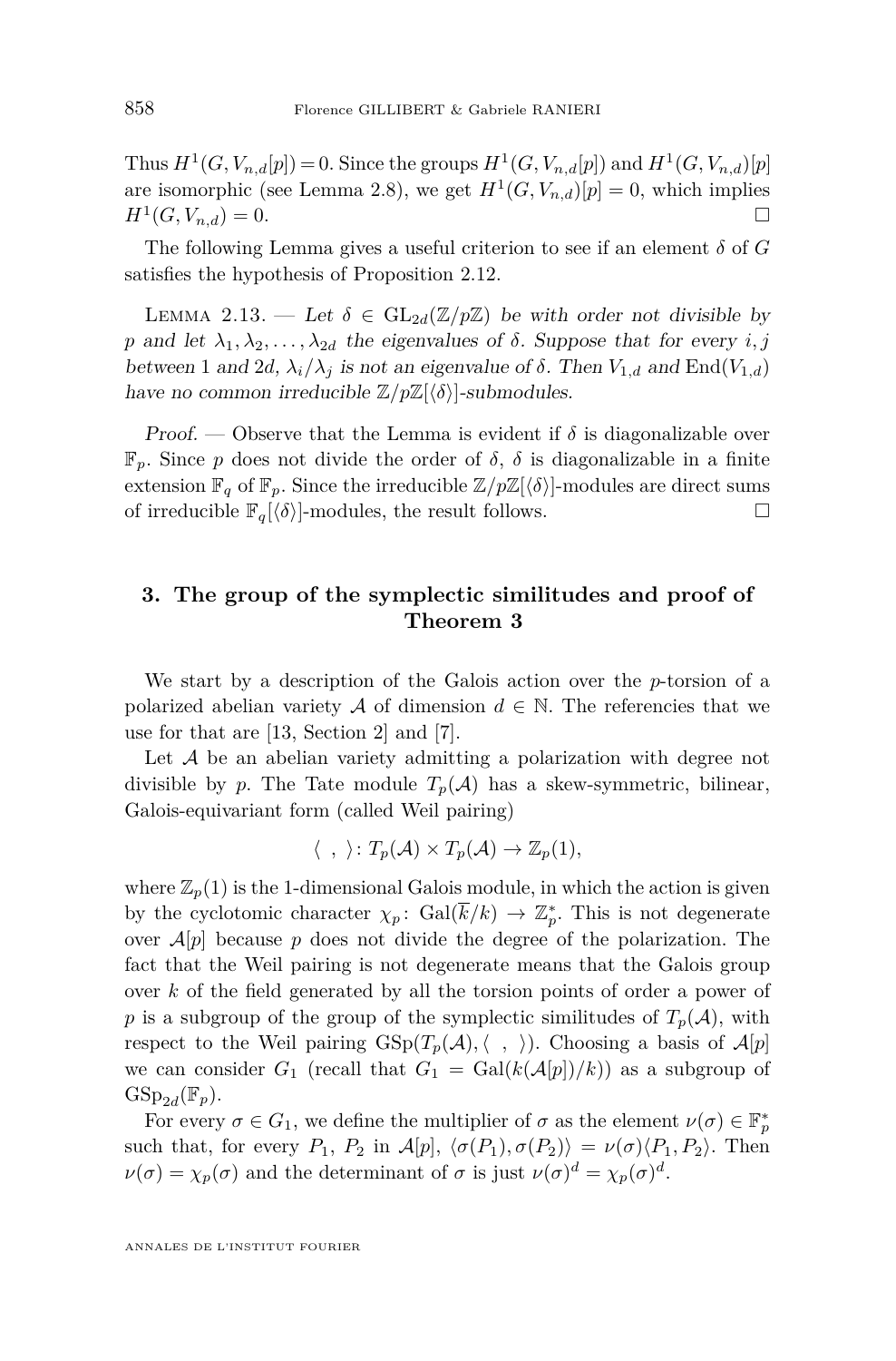THEOREM 3.1 (Theorem [1.3\)](#page-3-1). — Let A be a polarized abelian variety of dimension *d* defined over *k* and let *p* be a prime not dividing the degree of the polarization. Suppose that  $k \cap \mathbb{Q}(\zeta_p) = \mathbb{Q}$ . Set  $i = ((2d)!, p-1)$  and *k<sub>i</sub>* the subfield of  $k(\zeta_p)$  of degree *i* over *k*. If for every non-zero  $P \in \mathcal{A}[p]$ the field  $k(P) \cap k(\zeta_p)$  strictly contains  $k_i$ , then for every positive integer *n*, the group  $H_{\text{loc}}^1(G_n, \mathcal{A}[p^n]) = 0$ . Hence, local-global divisibility by  $p^n$  holds for  $A(k)$ .

Proof. — Since A is a polarized abelian variety and *p* does not divide the degree of the polarization,  $k(\zeta_p) \subseteq K_1$ . Moreover since by hypothesis  $k \cap \mathbb{Q}(\zeta_p) = \mathbb{Q}$ , we have that  $Gal(k(\zeta_p)/k)$  is isomorphic to  $\mathbb{Z}/(p-1)\mathbb{Z}$ . Let *N* be the group  $Gal(K_1/k(\zeta_p))$ . By elementary Galois theory, then *N* is a normal subgroup of  $G_1$ , containing all *p*-Sylow subgroups of  $G_1$ because  $[G_1 : N] = p - 1$ , which is not divisible by p. Let H be a p-Sylow subgroup of  $G_1$ . Let *i* be  $((2d)!, p-1)$ . By Corollary [2.7,](#page-8-0) there exists *g* ∈ *G*<sub>1</sub> of order  $(p-1)$  such that its restriction to  $k(\zeta_p)$  has order divisible by  $(p-1)/i$ . By hypothesis, for every point *P* of order *p* of *A* we have that  $k(P) \cap k(\zeta_p)$  strictly contains the subfield of degree *i* over *k*, which is fixed by the restriction of *g* to  $k(\zeta_p)$ . Then *g* does not fix any point of order *p* and so  $q$  − Id is bijective as endomorphism of  $\mathcal{A}[p]$ . We conclude the proof by applying Corollary [2.4.](#page-6-0)

#### **4. Proof of Theorem 1.4**

<span id="page-13-0"></span>The proof of Theorem [1.4](#page-4-0) requires the study of some properties of  $GSp_4(\mathbb{F}_p)$ . We do this in the next subsection.

#### **4.1.** Some properties of the group  $\text{GSp}_4(\mathbb{F}_p)$

In the next Lemma we list some well-known properties of the group  $GSp_4(\mathbb{F}_p)$ .

<span id="page-13-3"></span><span id="page-13-1"></span>LEMMA 4.1. — Let  $p \geqslant 3$  be a prime number.

- (1) The order of  $GSp_4(\mathbb{F}_p)$  is  $p^4(p-1)^3(p+1)^2(p^2+1)$ ;
- <span id="page-13-2"></span>(2) Let *B* be an element of  $GSp_4(\mathbb{F}_p)$ . The eigenvalues of *B* can be written as  $\lambda_1$ ,  $\lambda_2$ ,  $\nu(B)\lambda_1^{-1}$ ,  $\nu(B)\lambda_2^{-1}$ , where  $\nu$  is the multiplier (see Section 3).

TOME 68 (2018), FASCICULE 2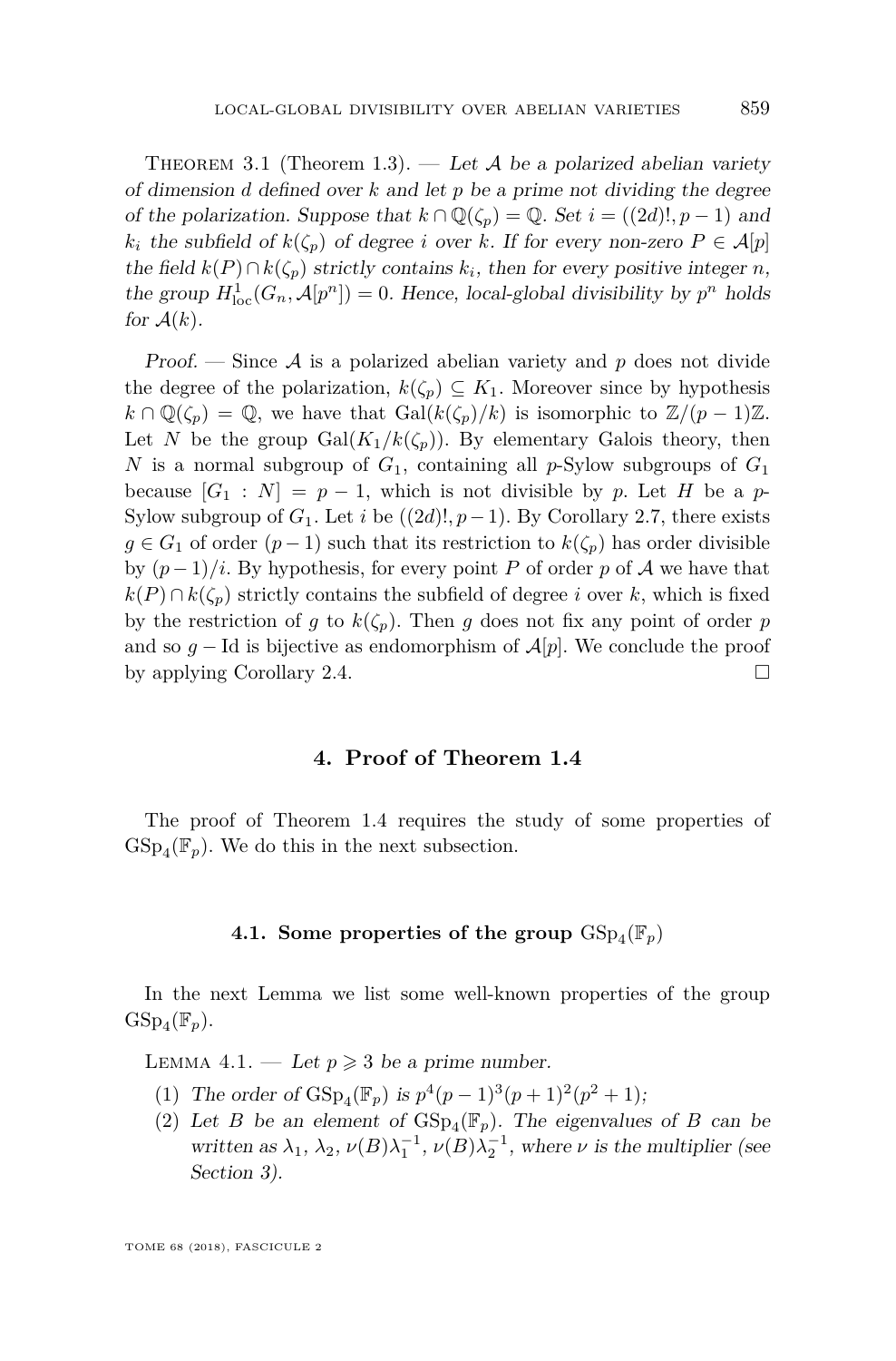$Proof. - (1)$  $Proof. - (1)$  is well-known.

For [\(2\)](#page-13-2), we can use that every  $M \in \mathrm{Sp}_4(\mathbb{F}_p)$  has eigenvalues  $\alpha, \beta, \alpha^{-1}, \beta^{-1}$ (see [\[6\]](#page-26-9) or [\[7,](#page-26-8) Lemma 2.2]), and the exact sequence

$$
1 \to \mathrm{Sp}_4(\mathbb{F}_p) \to \mathrm{GSp}_4(\mathbb{F}_p) \to (\mathbb{Z}/p\mathbb{Z})^* \to 1,
$$

where the last map is  $\nu$ :  $GSp_4(\mathbb{F}_p) \to (\mathbb{Z}/p\mathbb{Z})^*$ . — Первый процесс в постановки программа в серверном становки производительно становки производите с производ<br>В серверном становки производительно становки производительно становки производительно становки производительн

The next Theorem, proved by Lombardo (see [\[13,](#page-27-7) Section 3.1]), gives a very precise list of the maximal subgroups of  $\mathrm{GSp}_4(\mathbb{F}_p)$  not containing  $\text{Sp}_4(\mathbb{F}_p)$  and it is one of the main ingredients of our proof.

<span id="page-14-0"></span>THEOREM 4.2. — Let  $p > 7$  be a prime number. Let G be a proper subgroup of  $GSp_4(\mathbb{F}_p)$  not containing  $Sp_4(\mathbb{F}_p)$ . Then *G* is contained in a maximal proper subgroup  $\Gamma$  of  $GSp_4(\mathbb{F}_p)$ ) such that one of the following holds:

- (1)  $\Gamma$  stabilizes a subspace;
- (2) There exist 2-dimensional subspaces  $V_1$ ,  $V_2$  of  $\mathbb{F}_p^4$  such that  $\mathbb{F}_p^4$  =  $V_1 \bigoplus V_2$  and

$$
\Gamma = \{ A \in \operatorname{GSp}_4(\mathbb{F}_p) \mid \exists \ \gamma \in S_2 \mid AV_i \subseteq V_{\gamma(i)} \ i = 1, 2 \};
$$

- (3) There exists an  $\mathbb{F}_{p^2}$ -structure on  $\mathbb{F}_p^4$  such that
- $\Gamma = \{A \in \mathrm{GSp}_4(\mathbb{F}_p) \mid \exists \rho \in \mathrm{Gal}(\mathbb{F}_{p^2}/\mathbb{F}_p)\}$  $| \forall \lambda \in \mathbb{F}_{p^2}, \forall v \in \mathbb{F}_p^4$   $A(\lambda * v) = \rho(\lambda) * A(v)$ ,

where  $*$  is the multiplication map  $\mathbb{F}_{p^2} \times \mathbb{F}_p^4 \to \mathbb{F}_p^4$ . In this case, the set

$$
\{A\in\mathrm{GSp}_4(\mathbb{F}_p)\mid\forall\ \lambda\in\mathbb{F}_{p^2},\forall\ v\in\mathbb{F}_p^4\ A(\lambda*v)=\lambda*A(v)\},
$$

is a subgroup of  $\Gamma$  of index 2;

- (4)  $\Gamma$  contains a group *H* isomorphic to  $GL_2(\mathbb{F}_p)$  such that the projective image of Γ is identical to the projective image of *H*. Moreover, for every  $\sigma \in H$ , the eigenvalues of  $\sigma$  can be written as  $\lambda_1^3, \lambda_1^2 \lambda_2, \lambda_1 \lambda_2^2, \lambda_2^3$ , with  $\lambda_1$  and  $\lambda_2$  roots of a second degree polynomial with coefficients in  $\mathbb{F}_p$ . Here  $\lambda_1$  and  $\lambda_2$  are the eigenvalues of the element of  $GL_2(\mathbb{F}_p)$  corresponding to  $\sigma$ ;
- (5) The projective image of  $\Gamma$  has order at most 3840.

Proof. — See [\[13,](#page-27-7) Definitions 3.1 and 3.2, Theorem 3.3, Lemma 3.4].  $\Box$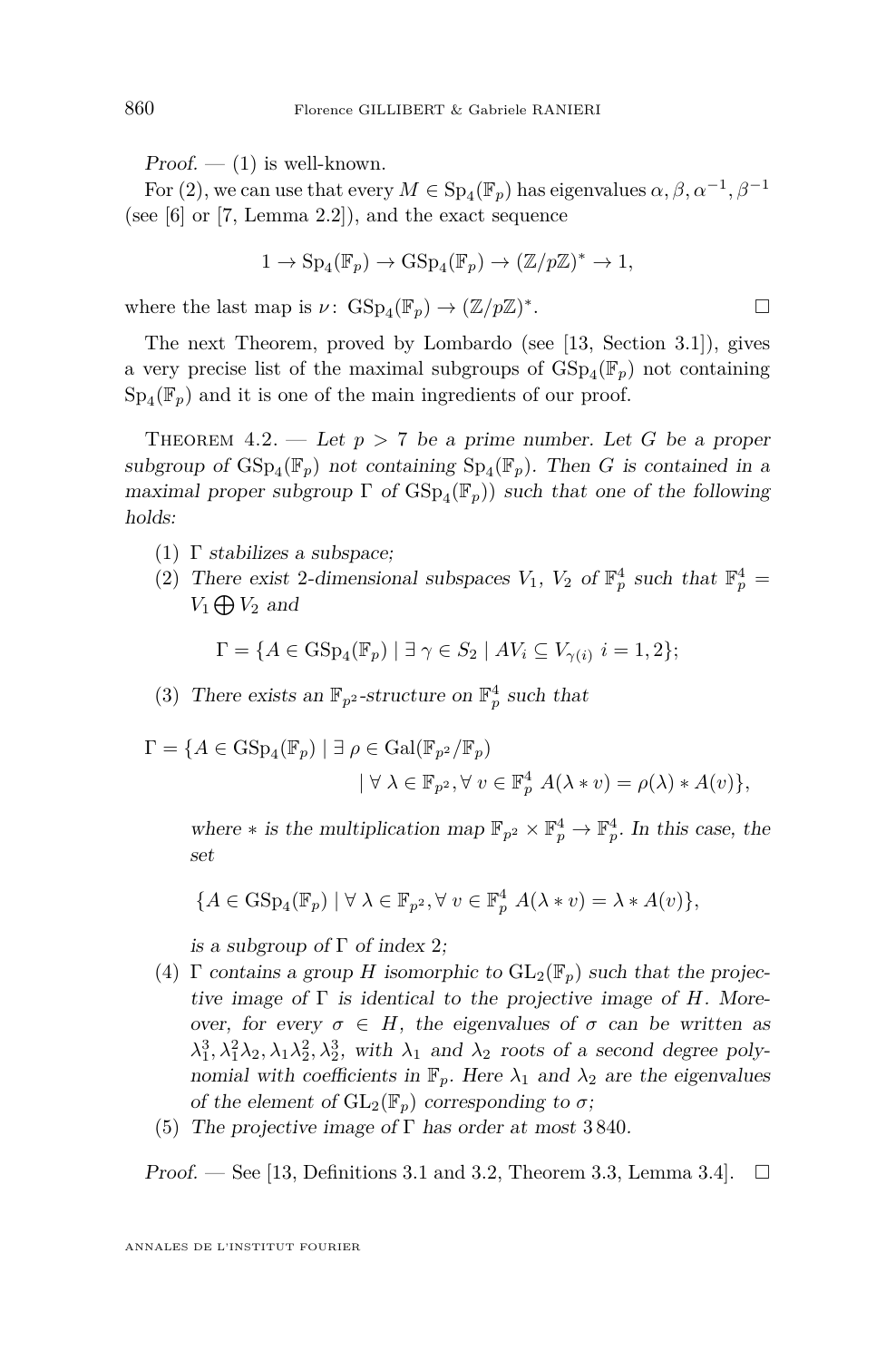#### **4.2. Subgroups of**  $PGL_2(\mathbb{F}_q)$  and  $SL_2(\mathbb{F}_q)$

Let  $q$  be a power of  $p$ . To prove Theorem [1.4,](#page-4-0) in many cases we can reduce to study a group isomorphic to a subgroup of  $PGL_2(\mathbb{F}_q)$  (see the next subsection), or to a subgroup of  $SL_2(\mathbb{F}_q)$ . Then we recall the wellknown classification of subgroups of  $PGL_2(\mathbb{F}_q)$  and  $SL_2(\mathbb{F}_q)$  that we often use in the next subsection.

<span id="page-15-0"></span>PROPOSITION 4.3. — Let *G* be a subgroup of  $PGL_2(\mathbb{F}_q)$  of order not divisible by *p*. If *G* is neither cyclic nor dihedral, then *G* is isomorphic to either *A*4, *S*<sup>4</sup> or *A*5.

 $Proof.$  — See [\[20,](#page-27-8) Proposition 16].

<span id="page-15-1"></span>PROPOSITION 4.4. — Let *G* be a subgroup of  $SL_2(\mathbb{F}_q)$  and suppose that  $p \geq 5$  and *p* divides the order of *G*. Then either there exists  $r \geq 1$  such that *G* contains  $SL_2(\mathbb{F}_{p^r})$  or *G* has a unique abelian *p*-Sylow subgroup *H* such that  $G/H$  is cyclic of order dividing  $q-1$ .

Proof. — See [\[21,](#page-27-9) Chapter 3.6, Theorem 6.17].

The following Corollary of Propositions [4.3](#page-15-0) and [4.4](#page-15-1) will be often used in the next subsection.

<span id="page-15-2"></span>COROLLARY 4.5. — Let  $p \ge 5$  be a prime number and let *G* be a subgroup of  $GL_2(\mathbb{F}_p)$  such that *G* contains an element  $\sigma$  of order  $> 2$  and dividing  $p + 1$ , and such that the image of the determinant of *G* in  $\mathbb{F}_p^*$  has order *i*. Then *G* contains a scalar matrix of order *i/*(*i,* 60).

Proof. — Suppose first that *p* divides the order of *G*. Since by hypothesis  $\sigma$  has order not dividing  $p-1$  and not divisible by  $p$ , by Proposition [4.4](#page-15-1) *G* contains  $SL_2(\mathbb{F}_p)$ . Since the image of the determinant of *G* in  $\mathbb{F}_p^*$  has order *i*, then *G* contains a scalar matrix of order at least  $i/(i, 2)$ .

Suppose that *p* does not divide the order of *G*. Let  $\delta \in G$  be such that its determinant has order *i*. Then, since *i* divides  $p-1$  and  $(p-1, p+1) = 2$ , by possibly considering a suitable power  $g$  of  $\delta$ , we can suppose that  $g$  is diagonalizable and it has determinant of order divisible by *i/*(*i,* 2). Let *P G* denote the image of *G* by the projection over  $PGL_2(\mathbb{F}_p)$  and  $\overline{g}$ , respectively  $\overline{\sigma}$ , the images of *g* respectively  $\sigma$  in *PG*. By Proposition [4.3](#page-15-0) either *PG* is cyclic, or PG is dihedral or PG is a group with exponent dividing 60.

Suppose that *PG* is cyclic. Then  $\bar{g}$  and  $\bar{\sigma}$  commute. Hence  $g\sigma g^{-1}\sigma^{-1}$  is a scalar matrix with determinant 1. Since  $g$  is diagonalizable and  $\sigma$  is not diagonalizable because its order does not divide  $p-1$ , a simple calculation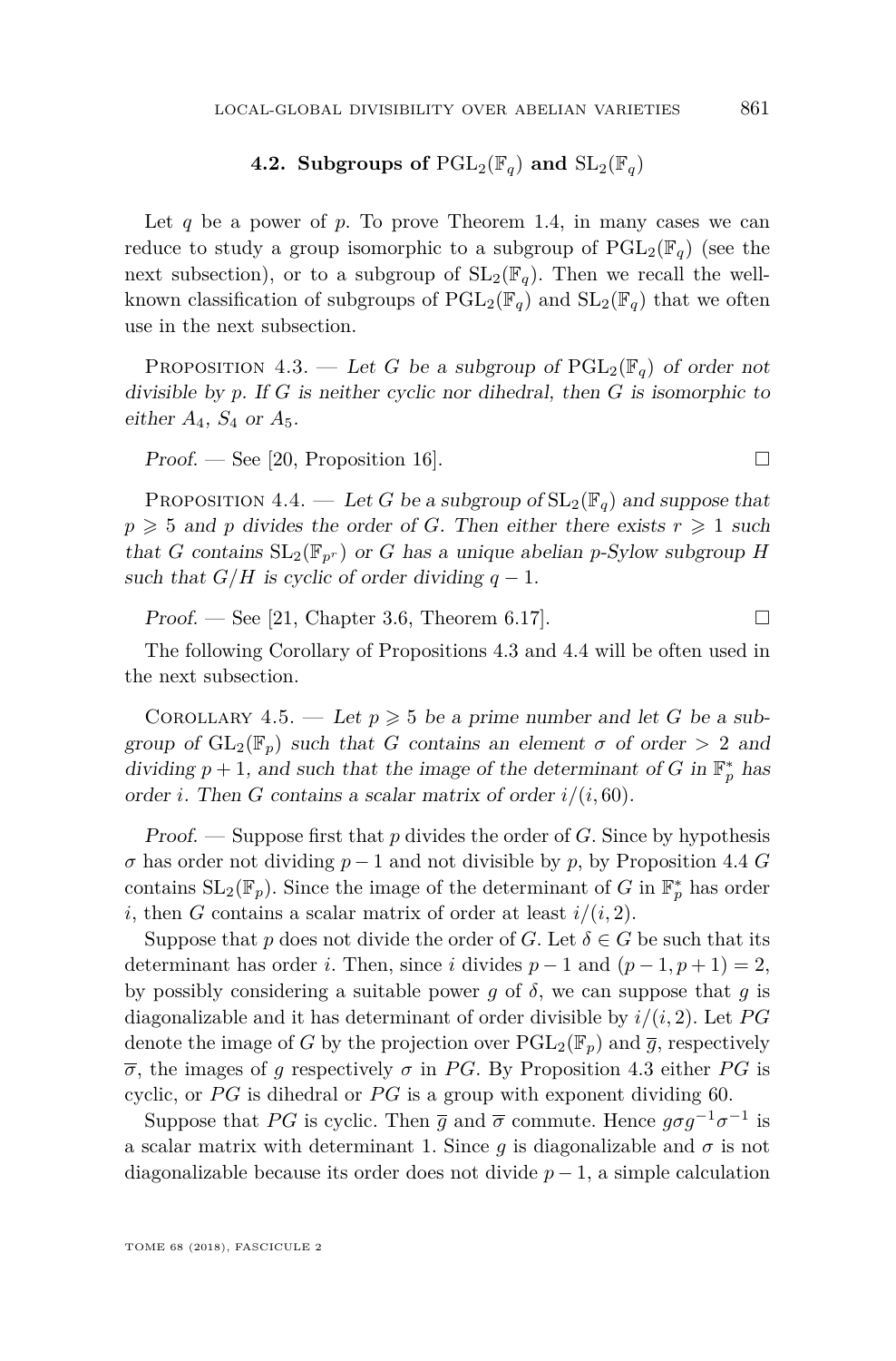shows that  $g^2$  is a scalar matrix. Then  $G$  contains a scalar matrix of order *i/*(*i,* 4).

Suppose that PG is dihedral. We call a rotation a power of the element of largest order in *P G* and a symmetry any element of order 2 that anticommutes with the rotations. If  $\overline{q}$  and  $\overline{\sigma}$  commute, then like in the previous case, we prove that  $g^2$  is a scalar matrix. Moreover, if  $\overline{g}$  is a symmetry, then it has order 2 and so  $g^2$  is a scalar matrix. Then *G* contains a scalar matrix of order  $i/(i, 4)$ . Thus it only remains the case where  $\bar{\sigma}$  is a symmetry and  $\overline{g}$  is a rotation. In this case  $\overline{\sigma g \sigma}^{-1} = \overline{g}^{-1}$  and so  $\sigma g \sigma^{-1} g$  is a scalar matrix  $\mu$ Id with  $\mu \in \mathbb{F}_p^*$ . Observe that the determinant of  $\mu$ Id is equal to the square of the determinant of *g*. Then also in this case *G* contains a scalar matrix of order  $i/(i, 4)$ .

It is well-knwown that  $A_4$  has exponent 6,  $S_4$  has exponent 12 and  $A_5$ has exponent 30. Since  $(30, 12) = 60$ , and 4 divides 60, in particular *G* contains a scalar matrix of order  $i/(i, 60)$ .

#### **4.3. End of the proof**

We first recall the statement of Theorem [1.4.](#page-4-0)

THEOREM 4.6 (Theorem 1.4). — Let  $A$  be a polarized abelian surface defined over *k*. For every prime number  $p > 3840$  such that  $k \cap \mathbb{Q}(\zeta_p) = k$ and not dividing the degree of the polarization, if there exists  $n \in \mathbb{N}$  such that  $H_{\text{loc}}^1(G_n, \mathcal{A}[p^n]) \neq 0$ , then there exists a finite extension k of k of degree  $\leq 24$  such that A is  $\tilde{k}$ -isogenous to an abelian surface with a torsion point of order  $p$  defined over  $k$ .

Proof. — Suppose that there exists  $n \in \mathbb{N}$  such that  $H_{\text{loc}}^1(G_n, \mathcal{A}[p^n]) \neq 0$ . The proof is divided in some distinct steps. The first is the following simple lemma.

<span id="page-16-0"></span>LEMMA 4.7. — The group  $G_1$  is isomorphic to its projective image to PGL<sub>4</sub>( $\mathbb{F}_p$ ). Moreover the function  $\nu$  from  $G_1$  to  $(\mathbb{Z}/p\mathbb{Z})^*$  sending  $\sigma \in G_1$ to its multiplier  $\nu(\sigma)$  is surjective and  $G_1$  contains an element g of order  $p-1$  and multiplier divisible by  $(p-1)/2$ .

Proof.  $\mathcal{F}$  If  $G_1$  is not isomorphic to its projective image, then it contains a scalar matrix whose eigenvalue is distinct of 1. Then, by Theorem [1.2,](#page-3-0)  $H_{\text{loc}}^1(G_n, \mathcal{A}[p^n]) = 0$  for every positive integer *n* (actually  $H^1(G_n, \mathcal{A}[p^n]) =$ 0 for every positive integer *n*, see for instance [\[10,](#page-26-2) p. 29]).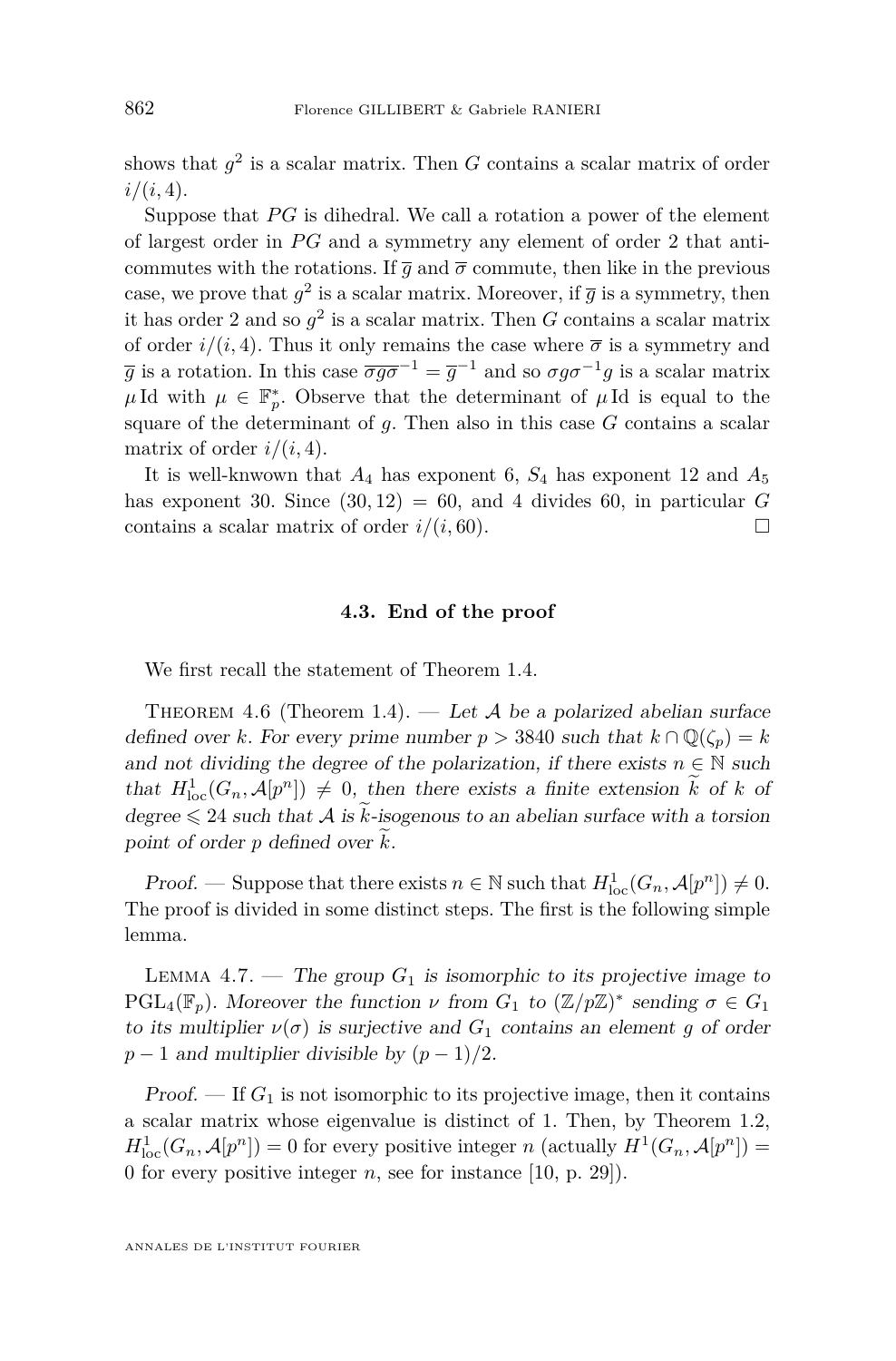Since by hypothesis  $k \cap \mathbb{Q}(\zeta_p) = \mathbb{Q}$  and  $k(\zeta_p)$  is the subfield of  $K_1$  fixed by the kernel of the multiplier  $\nu$  (see Section 3), we have  $G_1/\text{ker}(\nu)$  isomorphic to Gal $(k(\zeta_p)/k)$  isomorphic to  $(\mathbb{Z}/p\mathbb{Z})^*$ .

Finally, since  $G_1$ / ker( $\nu$ ) is a cyclic group of order ( $p-1$ ), every element of  $G_1$  whose class generates  $G_1$ / ker( $\nu$ ) has order divisible by ( $p-1$ ). □

The following Proposition shows that a large subgroup of *G*<sup>1</sup> has a stable proper subspace of  $\mathcal{A}[p]$ .

<span id="page-17-0"></span>PROPOSITION 4.8. — There exists a subgroup  $\Gamma$  of  $G_1$  of index at most 4 and a proper subspace *V* of  $\mathcal{A}[p]$  such that  $\sigma(V) = V$  for every  $\sigma \in \Gamma$ .

Proof. — By Lemma [4.7,](#page-16-0) *G*<sup>1</sup> is isomorphic to its projective image and so it does not contain  $Sp_4(\mathbb{F}_p)$ , because  $-\text{Id} \in Sp_4(\mathbb{F}_p)$ . Moreover, see Lemma [4.7,](#page-16-0)  $G_1$  has order at least  $p-1$  and recall that  $p > 3840$ . Then, by Theorem [4.2,](#page-14-0) either  $G_1$  stabilizes a proper subspace of  $\mathbb{F}_p^4$ , or  $G_1$  is contained in a maximal subgroup of type 2., 3., or 4. in the list of Theorem [4.2.](#page-14-0)

Suppose that  $G_1$  is contained in a subgroup of type 2. Then, there exists *V*<sub>1</sub> and *V*<sub>2</sub> subspaces of  $\mathcal{A}[p]$  of dimension 2 such that, for every  $\sigma \in G_1$ , either  $\sigma$  permutes  $V_1$  and  $V_2$  or  $\sigma$  stabilizes  $V_1$  and  $V_2$ . Let  $\Gamma$  be the subgroup of  $G_1$  that stabilizes  $V_1$  and  $V_2$ . Observe that it is a normal subgroup of index at most 2. Then Γ stabilizes two proper subspaces.

Suppose that  $G_1$  is contained in a subgroup of type 3. Then  $G_1$  has a subgroup  $\Gamma$  of index at most 2 such that there exists a  $\mathbb{F}_{p^2}$ -structure on  $\mathbb{F}_p^4$ such that  $\Gamma$  is contained in the group

$$
\{A\in\mathrm{GSp}_4(\mathbb{F}_p)\mid\forall\ \lambda\in\mathbb{F}_{p^2},\forall\ v\in\mathbb{F}_p^4\ A(\lambda*v)=\lambda*A(v)\},\
$$

where  $*$  is the multiplication map  $\mathbb{F}_{p^2} \times \mathbb{F}_p^4 \to \mathbb{F}_p^4$ . Then, by choosing a  $\mathbb{F}_p^2$ . basis of  $\mathbb{F}_p^4$ , we get an injective homomorphism of  $\phi: \Gamma \to \text{GL}_2(\mathbb{F}_{p^2})$ . Also observe that for every  $\sigma \in \Gamma$ ,  $\phi(\sigma)$  has the same eigenvalues of  $\sigma$  (with multiplicity divided by 2). Then  $\phi(\Gamma)$  is contained in PGL<sub>2</sub>( $\mathbb{F}_{p^2}$ ). Suppose first that *p* does not divide the order of Γ. Then, by Proposition [4.3](#page-15-0) and the fact that  $p-1$  divides the order of  $G_1$ , either  $\Gamma$  is cyclic or  $\Gamma$  is dihedral. If  $\Gamma$ is cyclic, then, since the generator of  $\Gamma$  has two eigenvalues with multiplicity 2, it stabilizes two subspaces of dimension 2. If  $\Gamma$  is dihedral, then it contains a normal cyclic subgroup  $\Gamma'$  of index 2. Thus, by replacing  $\Gamma$  with  $\Gamma'$ , we reduce to the previous case. Also observe that  $[G_1 : \Gamma']$  divides 4. Suppose now that *p* divides the order of Γ. Then, by Proposition [4.4](#page-15-1) and the fact that  $\phi(\Gamma)$  is isomorphic to its projective image,  $\phi(\Gamma) \cap SL_2(\mathbb{F}_{p^2})$  is contained in a Borel subgroup. Since the *p*-Sylow subgroup is normal, actually  $\phi(\Gamma)$  is contained in a Borel subgroup and so Γ stabilizes a subspace of dimension 2.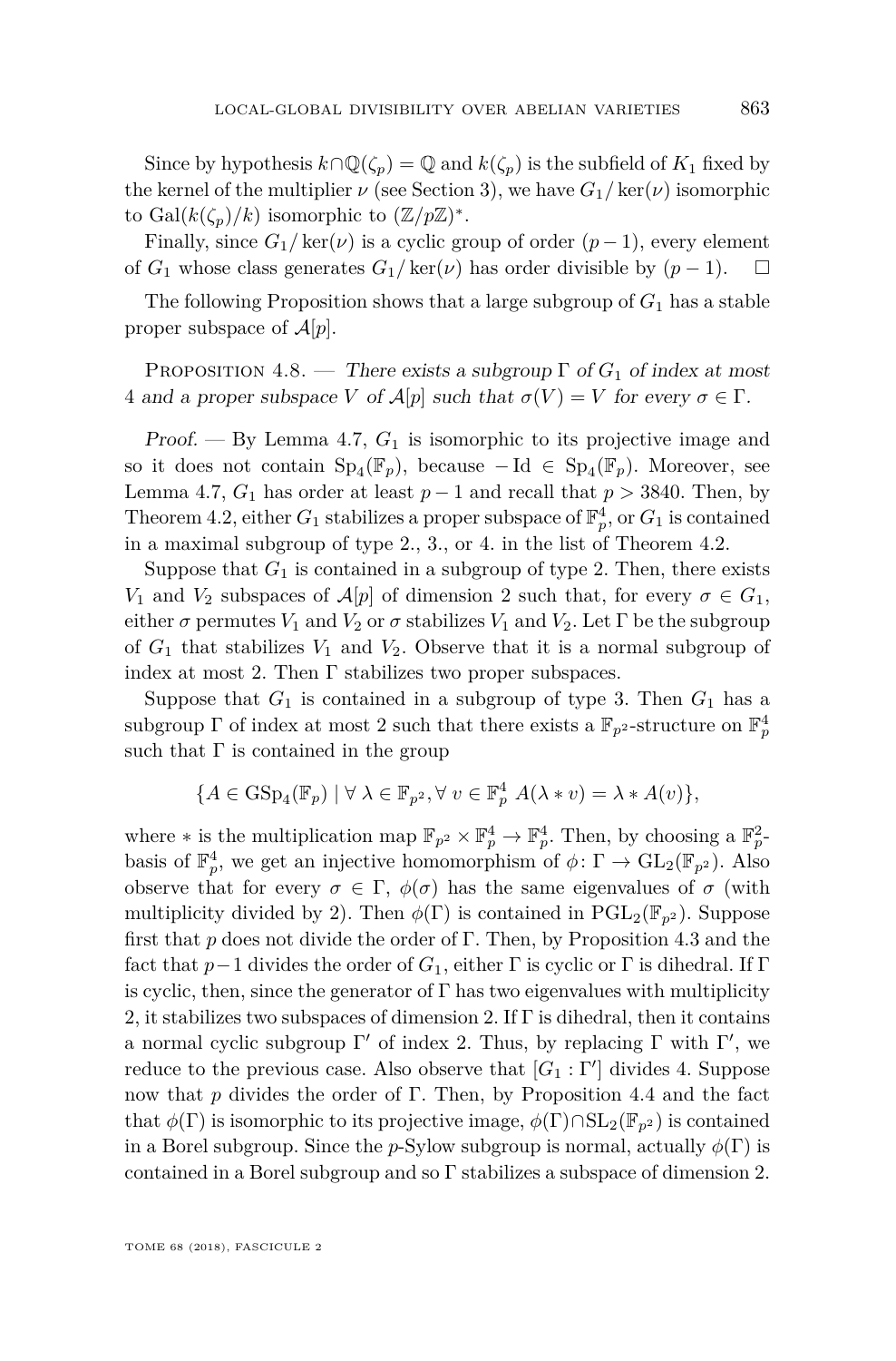Suppose that  $G_1$  is contained in a maximal subgroup of type 4. Then, since  $G_1$  is isomorphic to its projective image,  $G_1$  is isomorphic to a subgroup of  $GL_2(\mathbb{F}_p)$ . Observe that (see Theorem [4.2\)](#page-14-0) the isomorphism sends the projective image of  $G_1$  to  $PGL_2(\mathbb{F}_p)$  and so actually  $G_1$  is isomorphic to a subgroup of  $\text{PGL}_2(\mathbb{F}_p)$ . If p does not divide the order of  $G_1$ , then by Proposition [4.3](#page-15-0) and since  $p-1$  divides the order of  $G_1$ , we get that  $G_1$ is either cyclic or dihedral. If  $G_1$  is cyclic and since  $PGL_2(\mathbb{F}_p)$  has order  $p(p-1)(p+1)$ , we get that *G*<sub>1</sub> stabilizes a subspace. If *G*<sub>1</sub> is dihedral, then  $G_1$  has a normal cyclic subgroup  $\Gamma$  of index 2 and so, by replacing  $G_1$  with Γ, we get the same result. Suppose that *p* divides the order of *G*1. In this case, by Proposion [4.4,](#page-15-1) *G*<sup>1</sup> has a unique non-trivial *p*-Sylow subgroup and so it stabilizes a subspace.  $\Box$ 

From the next Proposition and a deep result of Katz (see Theorem [4.11\)](#page-23-1) it will easily follow Theorem [1.4.](#page-4-0)

<span id="page-18-0"></span>PROPOSITION 4.9. — There exists a subgroup  $\Gamma$  of  $G_1$  of index  $\leq 24$ such that every  $\gamma \in \Gamma$  has at least an eigenvalue equal to 1.

Proof. — By Proposition [4.8,](#page-17-0) by possibly replacing *G*<sup>1</sup> with a subgroup Γ of index 2 or 4, there exists *V* a proper subspace of A[*p*] stable by the action of Γ. Then, by Lemma [4.7,](#page-16-0) Γ contains a diagonal element *g* with order dividing  $p-1$  and multiplier with order divisible by  $(p-1)/(p-1, 8)$ . By abuse of notation, from now on we set  $G_1 = \Gamma$ . Let  $V^{\perp}$  be the subspace of  $\mathcal{A}[p]$  of the  $w \in \mathcal{A}[p]$  such that, for every  $v \in V$ , we have  $\langle v, w \rangle = 0$ . Then, since the Weil pairing  $\langle , \rangle$  is Galois-equivariant, also  $V^{\perp}$  is stable by the action of  $G_1$ . Suppose first that *V* has dimension 1. Then  $V \subseteq V^{\perp}$ and  $V^{\perp}$  has dimension 3. On the other hand, if *V* has dimension 3, then *V*<sup>⊥</sup> has dimension 1 and *V*<sup>⊥</sup> ⊆ *V*. By possibly replacing *V* with *V*<sup>⊥</sup>, we have two cases: either *V* has dimension 3 or *V* has dimension 2.

The case when *V* has dimension 3. — Suppose that *V* has dimension 3 and so  $V^{\perp}$  has dimension 1 and it is contained in *V*. Then we have the following  $G_1$ -modules:  $V^{\perp} \subseteq V \subseteq \mathcal{A}[p]$  of dimension 1,  $V \subseteq \mathcal{A}[p]$  of dimension 3,  $V/V^{\perp}$  of dimension 2 and  $\mathcal{A}[p]/V$  of dimension 1. In particular, observe that the exponent of  $G_1$  is coprime with  $(p^2 + 1)/2$ . Let *H* be a *p*-Sylow subgroup of  $G_1$ . Then *H* is the identity over  $V^{\perp}$  and over  $\mathcal{A}[p]/V$ . Then, for every  $\tau \in G_1$ , if the projection of  $\tau$  over  $V/V^{\perp}$  is in the normalizer of the projection of *H*, then  $\tau$  is in the normalizer of *H*. Since  $V/V^{\perp}$ has dimension 2 and for every subgroup  $\Delta$  of  $GL_2(\mathbb{F}_p)$ , every element of order dividing  $p-1$  is in the normalizer of a *p*-Sylow subgroup of  $\Delta$ , every element of  $G_1$  of order dividing  $p-1$  is in the normalizer of a  $p$ -Sylow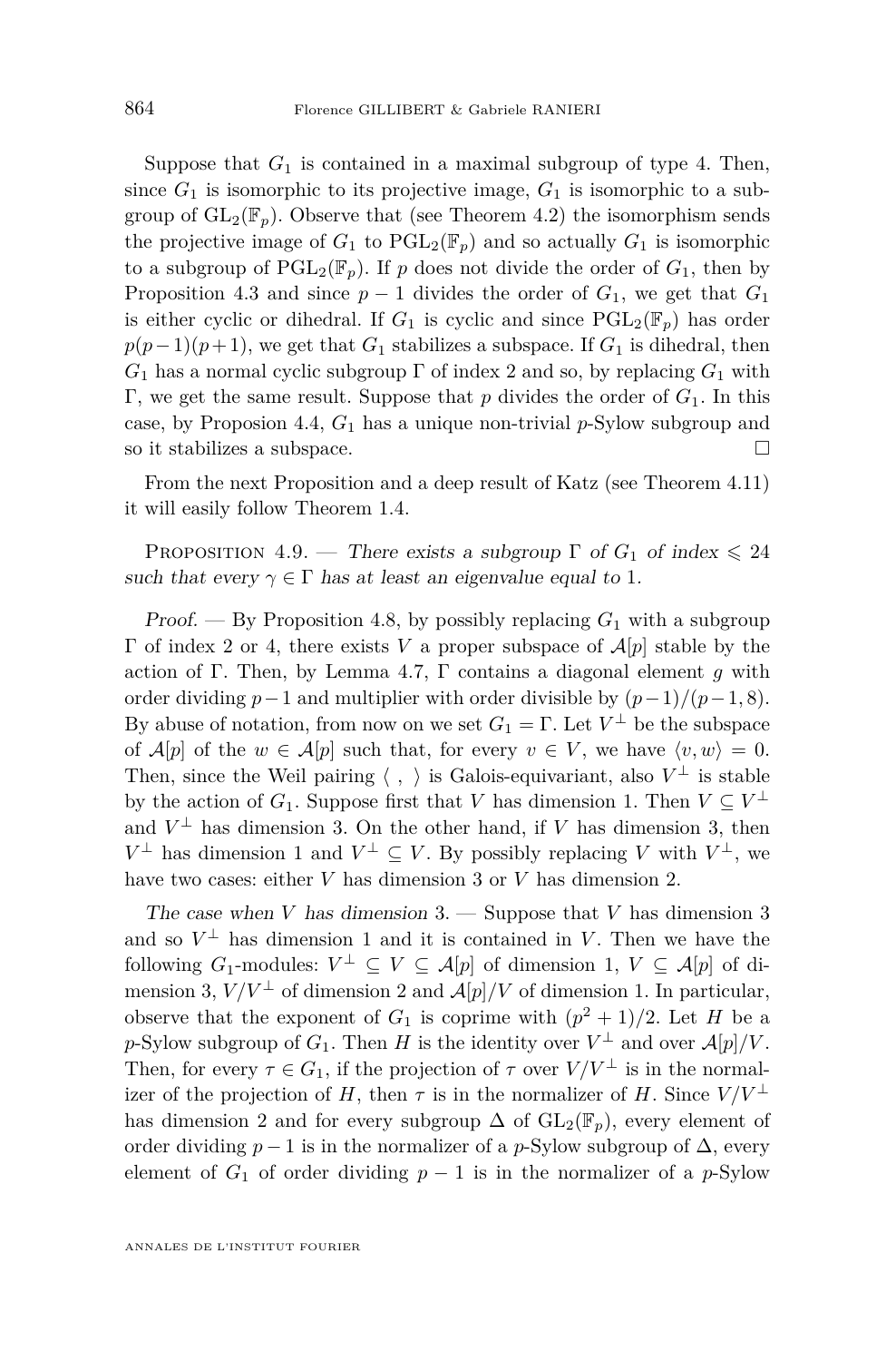subgroup of *G*1. Then, see Corollary [2.4](#page-6-0) and Remark [2.5,](#page-7-1) every element of order dividing  $p-1$  has at least an eigenvalue equal to 1. Let  $\sigma$  be in  $G_1$ such that  $\sigma$  has all the eigenvalues distinct from 1. Then, since  $\sigma$  stabilizes *V*<sup>⊥</sup> and *A*[*p*]/*V*, the unique possibility is that the automorphism of  $V/V$ <sup>⊥</sup> induced by  $\sigma$  has order divisible by a divisor of  $(p+1)$  not dividing  $(p-1)$ . On the other hand choose *v* and *w* in *V* such that  $\{v, w\}$  is sent by the projection to a basis of  $V/V^{\perp}$ . Let us remark that *v* is not orthogonal to *w*. In fact, if *v* were orthogonal to *w*, then  $\langle v \rangle^{\perp}$  would be equal to *V*, and so  $V^{\perp}$  would be  $\langle v \rangle$ . But  $v \notin V^{\perp}$ . Then we have a contradiction. Thus, for every  $\tau \in G_1$ , the determinant of the projection of  $\tau$  over  $V/V^{\perp}$  is equal to the multiplier of  $\tau$  and so, by Corollary [4.5](#page-15-2) and the fact that the image of the multiplier has index dividing 4 over  $\mathbb{F}_p^*$ , we have that there exists  $\delta \in G_1$  such that the projection of  $\delta$  over  $V/V^{\perp}$  is a scalar matrix *λ* Id with *λ* of order  $(p − 1)/(p − 1, 60)$ . Then, since the order of *δ* divides *p* − 1, one of its eigenvalues is 1. Then the eigenvalues of  $\delta$  are  $1, \lambda, \lambda, \lambda^2$ . Observe that the eigenvalues distinct from  $\lambda$  are one the eigenvalue of the restriction of  $\delta$  to  $V^{\perp}$ , and the other the eigenvalue of the projection of  $\delta$  to  $\mathcal{A}[p]/V$ . Suppose that  $\delta$  is the identity over  $V^{\perp}$  (the other case is identical). Let  $\gamma \in G_1$  be any element of order dividing  $p-1$  and suppose that the eigenvalues of  $\gamma$  are  $\lambda_1, \lambda_2, \lambda_3, \lambda_4$ . Then observe that since the projection of *δ* to *V*/*V*<sup>⊥</sup> is in the center of the projection of *G*<sub>1</sub>, by possibly permuting the eigenvalues of  $\gamma$ , for every integer *i* we have that the eigenvalues of  $\delta^i g$ are  $\lambda_1, \lambda^i \lambda_2, \lambda^i \lambda_3, \lambda^{2i} \lambda_4$ . Moreover,  $\delta^i \gamma$  has order dividing  $(p-1)p^r$  for a certain integer  $r$ . But raising a power of  $p$  of an element does not change the eigenvalues and so we can suppose that  $\delta^i \gamma$  has order dividing  $p-1$ . Since  $\lambda$  has order  $p-1$  and  $p > 3840$ , if  $\lambda_1 \neq 1$ , then we can choose *i* such that  $\delta^i \gamma$  has all the eigenvalues distinct from 1. But this is not possible and so every element of order dividing  $p-1$  is the identity over  $V^{\perp}$ . Let again *σ* be an element with all eigenvalues distinct from 1 and so such that  $\bar{\sigma}$  has order divisible by a divisor of  $(p + 1)$  not dividing  $(p - 1)$ . Since we can suppose that *p* does not divide the order of  $\sigma$ , then  $\sigma^{p+1}$  has order dividing  $(p-1)$ . Thus  $\sigma^{p+1}$  is the identity over  $V^{\perp}$ . But  $(p+1, p-1) = 2$  and so the restriction of  $\sigma$  to  $V^{\perp}$  is either the identity or  $-\text{Id}$ . Thus the subgroup  $\Gamma$ of  $G_1$  that fixes  $V^{\perp}$  has index 2. This concludes the proof in the case that *V* has dimention 3.

The case when *V* has dimension 2 and  $V \cap V^{\perp} = \{0\}$ . — Since  $V \cap V^{\perp} =$  $\{0\}$ , then  $\mathcal{A}[p]$  is isomorphic as  $G_1$ -module to the direct sum of  $V$  and  $V^{\perp}$ . Moreover, we can suppose that *V* and  $V^{\perp}$  are irreducible because, if not,  $\mathcal{A}[p]$  has  $G_1$ -submodule of dimension 1 and we are in the previous case.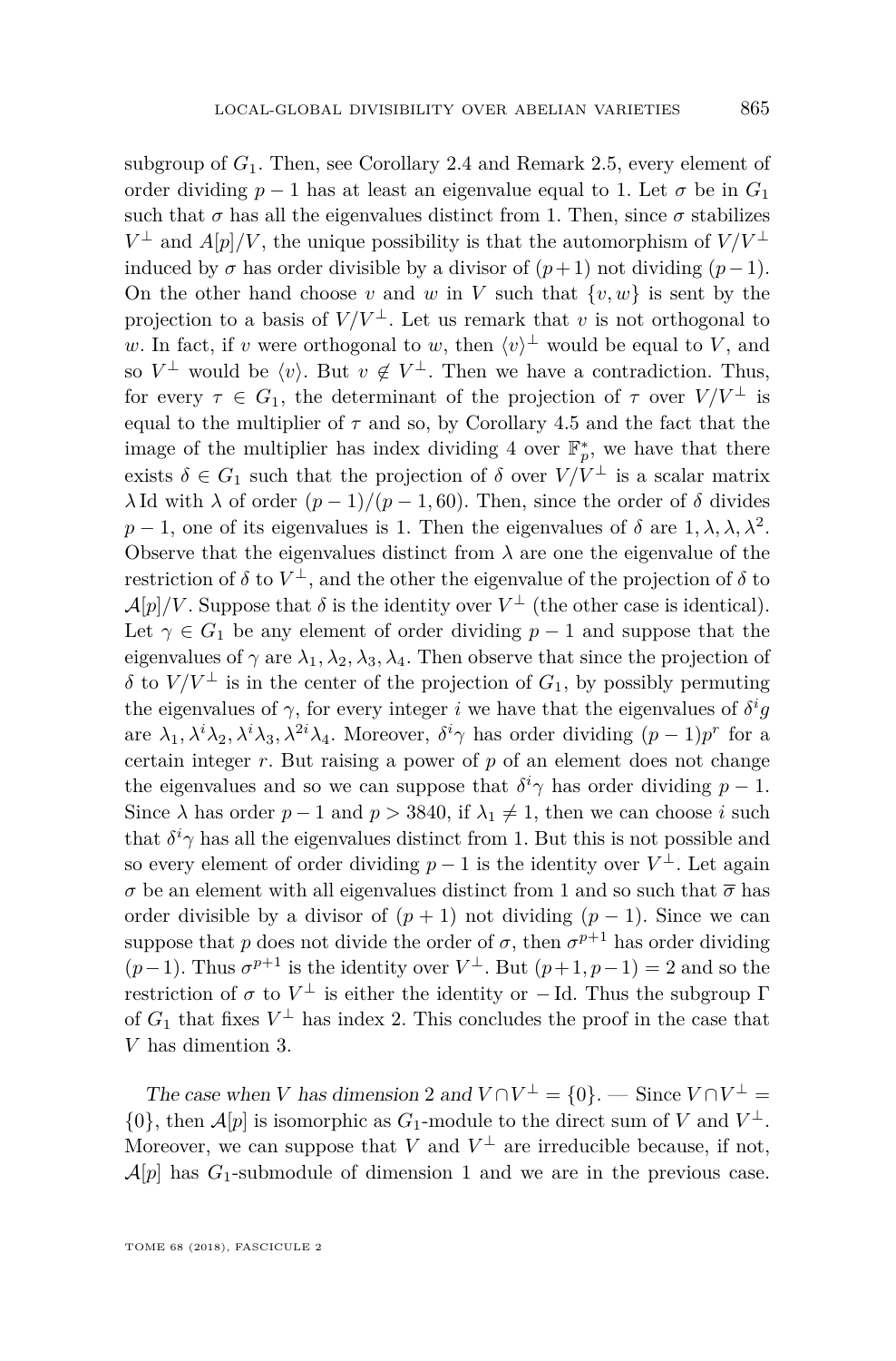Suppose that the order of  $G_1$  is coprime with  $(p+1)/2$ . Then  $G_1$  has a unique *p*-Sylow subgroup and, by Corollary [2.4](#page-6-0) and Remark [2.5,](#page-7-1) we have that every element of  $G_1$  of order dividing  $p-1$  has at least an eigenvalue equal to 1. Since  $G_1$  has order coprime with  $(p+1)/2$  and it stabilizes two spaces of dimension 2,  $G_1$  has exponent dividing  $(p-1)p^2$ . Since, for every  $\tau \in G_1$ ,  $\tau$  and  $\tau^p$  have the same eigenvalues, all the elements of  $G_1$  have at least an eigenvalue equal to 1. Then we can suppose that there exists  $\sigma \in G_1$ of order dividing  $p+1$  and not dividing  $(p-1)$ . In particular the restriction of  $\sigma$  to either *V* or  $V^{\perp}$  should have the same property and so suppose that this is the case for the restriction to  $V$  (the other case is identical). Since  $V \cap V^{\perp} = \{0\}$ , for every  $\tau \in G_1$  the determinant of the restriction of  $\tau$ to *V* is the multiplier of  $\tau$ . Since the multiplier has index dividing 4 over  $\mathbb{F}_p^*$ , by Corollary [4.5](#page-15-2) there exists  $\delta \in G_1$  such that the restriction of  $\delta$  to *V* is a scalar matrix  $\lambda$  Id with  $\lambda$  of order  $(p-1)/(p-1, 60)$ . By possibly replacing  $\delta$  with its power, since  $(p-1, p+1) = 2$ , we can suppose that  $\delta$ has order dividing  $p-1$ , but then we have just that  $\lambda$  has order divisible by  $(p-1)/(p-1, 120)$ . In particular observe that since the restriction of  $\delta$  to *V* is a scalar matrix,  $\delta$  is diagonalizable over  $V^{\perp}$  and  $V^{\perp}$  has dimension 2, then  $\delta$  is in the normalizer of a *p*-Sylow subgroup of  $G_1$ . Hence, by Corollary [2.4](#page-6-0) and Remark [2.5,](#page-7-1) the eigenvalues of the restriction of  $\delta$  to  $V^{\perp}$  are 1 and *λ*<sup>2</sup>. Consider now the restriction *G*<sub>1</sub>,⊥</sup> of *G*<sub>1</sub> to *V*<sup>⊥</sup>. If there exists *τ* ∈ *G*<sub>1</sub> whose restriction to  $V^{\perp}$  has order dividing  $p+1$  and not divisible by  $p-1$ , then by Corollary [4.5](#page-15-2) there exists  $\delta' \in G_1$ , which is a scalar matrix over *V*<sup>⊥</sup> with order dividing  $(p-1)/(p-1, 120)$ . Then  $\delta'$  commutes with  $\delta$  and by taking the product of suitable powers of  $\delta$  and  $\delta'$ , we get an element of  $G_1$  of order dividing  $p-1$ , with all the eigenvalues distinct from 1. Moreover, since *V* and  $V^{\perp}$  have dimension 2, such an element is in the normalizer of a *p*-Sylow subgroup and so  $H_{\text{loc}}^1(G_n, \mathcal{A}[p^n]) = 0$  for every positive integer *n*, by Corollary [2.4](#page-6-0) and Remark [2.5.](#page-7-1) Then the restriction of  $G_{1,\perp}$  has order dividing  $2p(p-1)^2$ . If *p* divides the order of  $G_{1,\perp}$ , by Proposition [4.4](#page-15-1) either  $G_{1,1}$  contains  $SL_2(\mathbb{F}_p)$  (and so  $p+1$  divides the order of  $G_{1,\perp}$  or  $G_{1,\perp}$  has a unique *p*-Sylow subgroup of order *p*. But in the last  $\text{case } V^{\perp}$  is reducible and then we get a contradiction. Hence  $G_{1,\perp}$  has order dividing  $2(p-1)^2$ . Since  $V^{\perp}$  is irreducible, the unique possibility is that  $G_{1,1}$  has a commutative normal subgroup  $\Delta$  of index 2 with order dividing  $(p-1)^2$ . Take  $\Gamma$  the subgroup of  $G_1$  of the elements whose restrictions to  $V^{\perp}$  are in Δ. Then  $G_1$  has index 2 over Γ and Γ stabilizes a subspace of dimension 1 and its orthogonal (then a space of dimension 3). Then we are in the previous case already studied: the case when *V* has dimension 3.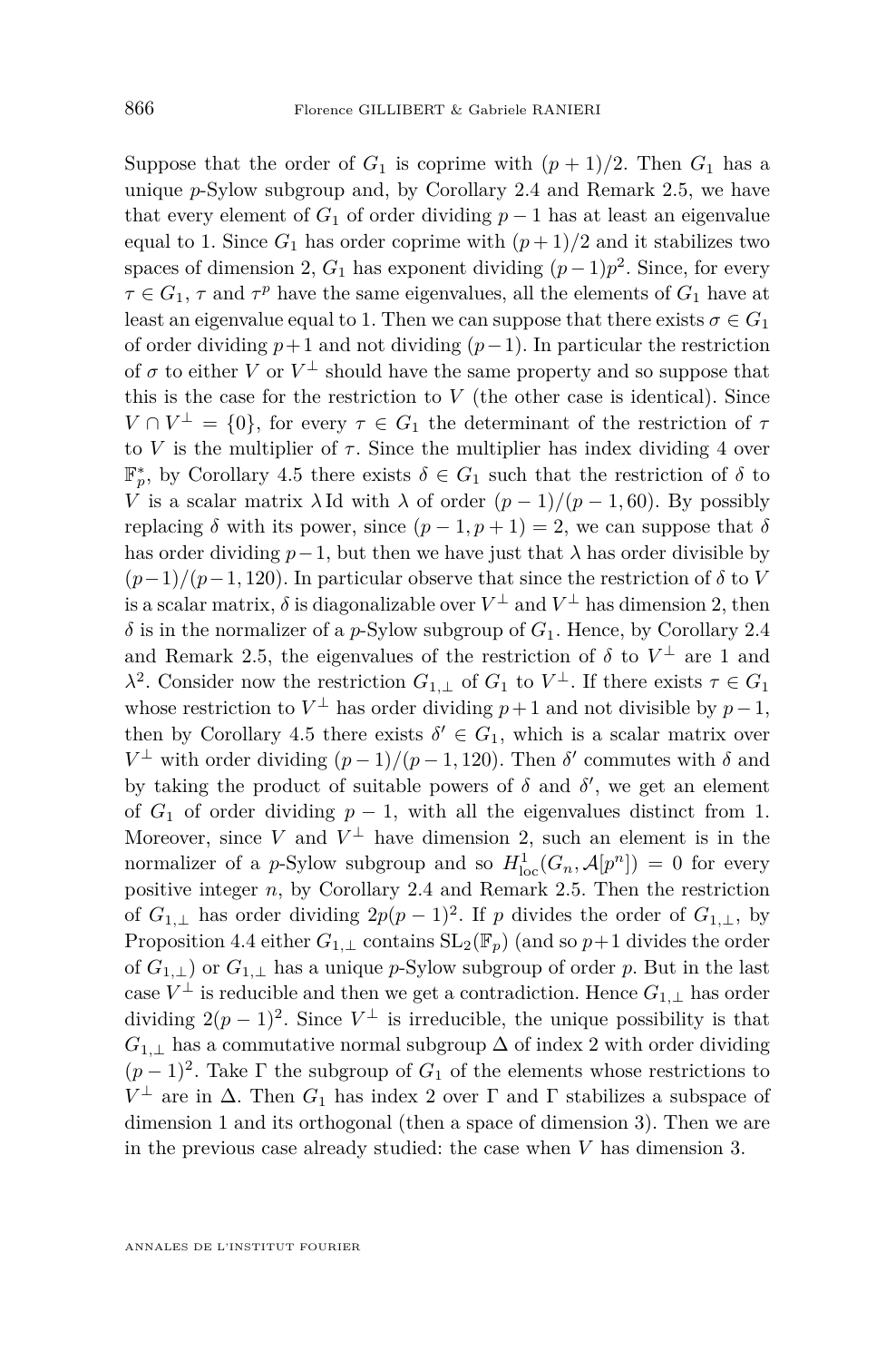The case when  $V = V^{\perp}$ . — First observe that if *V* is not irreducible, then we are in the case when *V* has dimension 3 (or 1) and so we suppose that *V* is an irreducible  $G_1$ -module. Let *W* be the  $G_1$ -module  $\mathcal{A}[p]/V$ . Let us call  $I_V$ , respectively  $I_W$ , the normal subgroup of  $G_1$  fixing all the elements of *V*, respectively *W*. Suppose that *p* divides the order of  $G_1/I_V$ . Then there is  $\sigma \in G_1$  of order *p* and a basis  $\{v_1, v_2\}$  of *V* such that  $\sigma(v_1) = v_1$  and  $\sigma(v_2) = v_1 + v_2$ . Let  $w_1, w_2$  be in  $\mathcal{A}[p]$ , such that  $w_i$  is not orthogonal to  $v_i$ and  $w_i$  is orthogonal to  $v_j$  for  $i \neq j$  and  $i, j \in \{1, 2\}$ . Then  $\{v_1, v_2, w_1, w_2\}$ is a basis of  $\mathcal{A}[p]$ . Moreover, let  $\overline{w_1}$  and  $\overline{w_2}$  be the class (modulo *V*) of  $w_1$ , respectively  $w_2$ . Then  $\{\overline{w_1}, \overline{w_2}\}$  is a basis of W. Let us show that the class of  $\sigma$  in  $G_1/I_W$  has order *p*. If the class of  $\sigma$  were not of order *p*, it would be the identity. Then, there would exist  $v \in V$  such that  $\sigma(w_1)$  should be equal to  $w_1 + v$ . Thus

$$
\langle \sigma(v_2), \sigma(w_1) \rangle = \langle v_1 + v_2, w_1 \rangle = \langle v_1, w_1 \rangle.
$$

But  $\langle \sigma(v_2), \sigma(w_1) \rangle = \langle v_2, w_1 \rangle$ , which is distinct from  $\langle v_1, w_1 \rangle$  because  $v_1$ and  $w_1$  are not orthogonal and  $v_2, w_1$  are orthogonal. In the same way we can prove that if *p* divides  $G_1/I_W$ , then there exists  $\sigma \in G_1$  of order *p* such that the restriction of  $\sigma$  to *V* has order *p*. Since *V* and *W* are irreducible, if their *p*-Sylow subgroup is not the identity, then their *p*-Sylow subgroup cannot be normal and so, by Proposition [4.4,](#page-15-1)  $G_1/I_V$  and  $G_1/I_W$  contain the group  $SL_2(\mathbb{F}_p)$ . Then, observe that there exists  $\tau_1 \in G_1$  whose restriction over *V* is  $-$  Id and  $\tau_2 \in G_1$  whose projection over *W* is  $-$  Id. By Lemma [4.1,](#page-13-3) then the other eigenvalues of  $\tau_1$  are identical and so a *p* power of  $\tau_1$  is a diagonal matrix with two eigenvalues equal to −1 and the others equal to  $a \lambda \in \mathbb{F}_p^*$ . In the same way we can prove that a *p*-power of  $\tau_2$  is a diagonal matrix with two eigenvalues equal to  $-1$  and the others equal to  $\mu$  for a certain  $\mu \in \mathbb{F}_p^*$ . Then either  $\tau_1$ ,  $\tau_2$  or  $\tau_1 \tau_2$  has order dividing  $p-1$ , has all the eigenvalues distinct from 1 and is in the normalizer of a *p*-Sylow subgroup because is a scalar matrix over *V* and over *W*. Then, by Corollary [2.4](#page-6-0) and Remark [2.5,](#page-7-1) for every positive integer *n* we have  $H_{\text{loc}}^1(G_n, \mathcal{A}[p^n]) = 0$ . Thus  $G_1/I_V$  and  $G_1/I_W$  have orders not divisible by p and so  $G_1$  has a normal *p*-Sylow subgroup *N* such that  $N \subseteq I_V$  and  $N \subseteq I_W$ . Thus, if  $G_1$  has order coprime with  $(p+1)/2$ , by Corollary [2.4](#page-6-0) and Remark [2.5,](#page-7-1) for every positive integer *n* we have  $H_{\text{loc}}^1(G_n, \mathcal{A}[p^n]) = 0$ . Then, there exists  $\sigma \in G_1$  with order dividing  $p + 1$  and not dividing  $p - 1$ . Since  $(p - 1, p + 1) = 2$ , by Lemma [4.1](#page-13-3) we can suppose that the eigenvalues of  $\sigma$  are either  $\mu$ ,  $\mu^p$  (both with multiplicity 2) or  $\mu$ ,  $\mu^p$ ,  $-\mu$ ,  $-\mu^p$ . The following Lemma, whose proof is similar to the proof of Proposition [2.12,](#page-11-0) gives a strong restriction to the order of  $\sigma$ .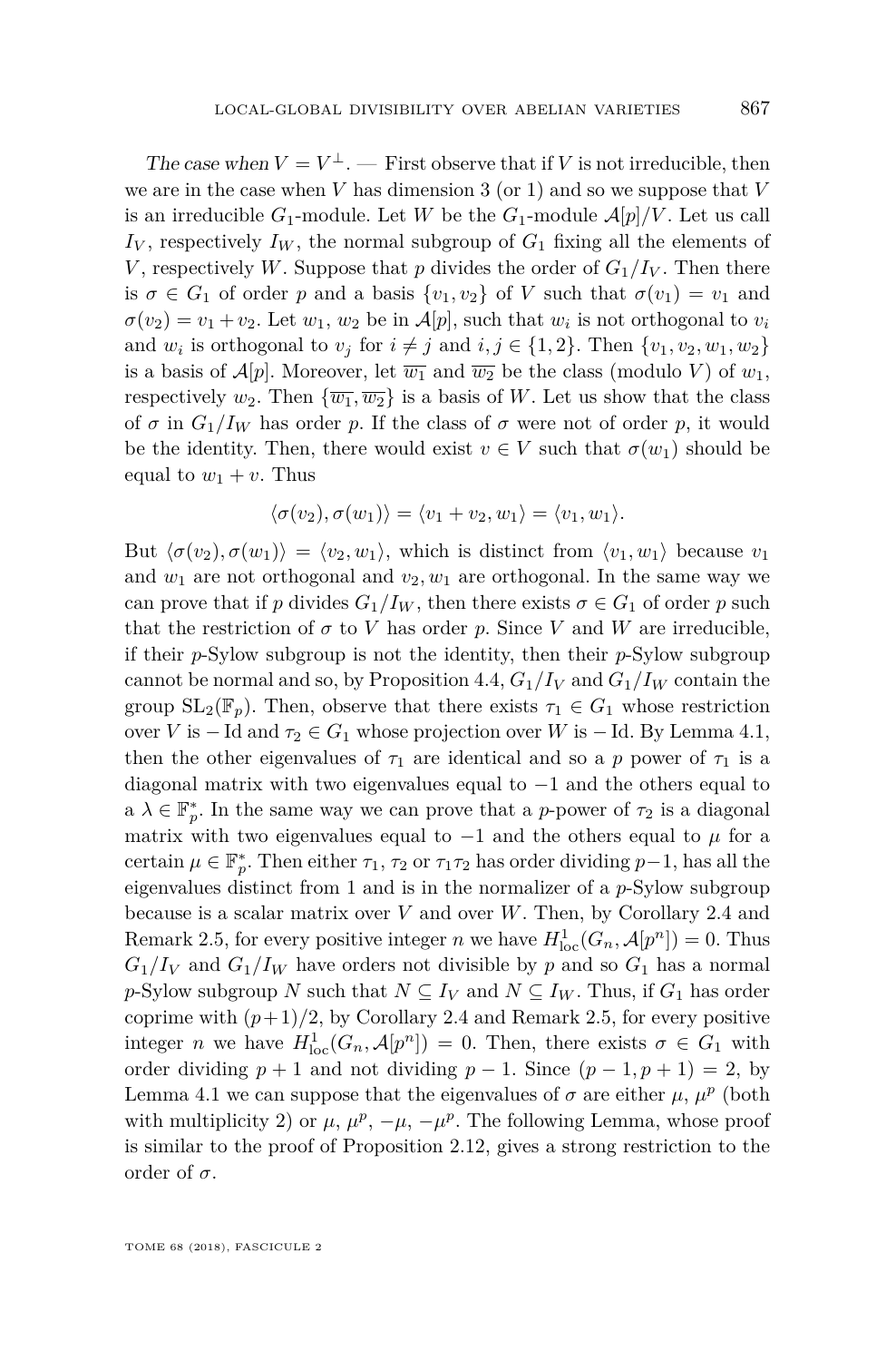LEMMA 4.10. — If there exists  $n \in \mathbb{N}$  such that  $H_{\text{loc}}^1(G_n, \mathcal{A}[p^n]) \neq 0$ , then  $\sigma$  has order dividing 6.

Proof. — First observe that  $\sigma$  – Id is bijective as endomorphism of  $\mathcal{A}[p]$ because  $\mu \notin \mathbb{F}_n$ . Moreover, by using Lemma [2.13,](#page-12-0) we can prove that  $\mathcal{A}[p]$ and End $(A[p])$  have a common  $\mathbb{Z}/p\mathbb{Z}[\langle \sigma \rangle]$ -module only if  $\sigma$  has order di-viding 6. Then by Proposition [2.12,](#page-11-0) if  $H^1(G_1, \mathcal{A}[p]) = 0$ , we immediately get the result. Then let us prove that  $H^1(G_1, \mathcal{A}[p]) = 0$  (actually the proof is similar to the proof of Proposition [2.12\)](#page-11-0). Consider the exact sequence of *G*1-modules:

$$
0 \to V \to \mathcal{A}[p] \to W \to 0,
$$

where the first map is the inclusion and the second is the projection. Since  $\delta$  − Id is bijective over  $\mathcal{A}[p]$ , we have  $H^0(G_1, W) = 0$  and so we get the following cohomology exact sequence

$$
0 \to H^1(G_1, V) \to H^1(G_1, \mathcal{A}[p]) \to H^1(G_1, W).
$$

Then, to prove the triviality of  $H^1(G_1, \mathcal{A}[p])$ , it is sufficient to prove the triviality of  $H^1(G_1, V)$  and  $H^1(G_1, W)$ . Let us prove the triviality of  $H^1(G_1, V)$  (the proof of the triviality of  $H^1(G_1, W)$  is identical). Recall that *N* is the *p*-Sylow subgroup of  $G_1$  and *N* fixes *V* and *W*. Then we have the following inflation-restriction sequence:

$$
0 \to H^1(G_1/N, V) \to H^1(G_1, V) \to H^1(N, V)^{G_1/N}.
$$

Since *p* does not divide the order of  $G_1/N$ , we have  $H^1(G_1/N, V) = 0$ . Since *N* fixes *V*, we get that  $H^1(N, V)^{G_1/N}$  is isomorphic to  $\text{Hom}_{\mathbb{Z}/p\mathbb{Z}[G_1/N]}(N, V)$ where  $G_1$  acts over  $N$  by conjugation (recall that since  $N$  fixes  $V$  and  $W, N$ is an abelian group with exponent dividing *p*). By Lemma [2.13,](#page-12-0) the action of *δ* by conjugation over *N* is given by an automorphism with eigenvalues contained in the set either  $\{1, \mu^{p-1}, \mu^{1-p}\}$  or  $\{1, -1, \mu^{p-1}, -\mu^{p-1}, \mu^{1-p}, -\mu^{1-p}\}.$ On the other hand, over *V* the element  $\delta$  has eigenvalues either  $\{\mu, \mu^p\}$  or  $\{\mu, -\mu, \mu^p, -\mu^p\}$ . But  $\{1, -1, \mu^{p-1}, -\mu^{p-1}, \mu^{1-p}, -\mu^{1-p}\} \cap \{\mu, -\mu, \mu^p, -\mu^p\}$ is not empty only if  $\mu$  has order dividing 6. Hence, if  $\sigma$  does not have order dividing 6, then  $H^1(G_1, \mathcal{A}[p]) = 0.$ 

Observe that if  $\sigma$  has order 3 or 6, then  $\sigma^2$  has order 3 and it has eigenvalues  $\lambda$ ,  $\lambda^p$  (both with multiplicity 2) and  $\lambda$  of order 3. Now recall that  $G_1$  contains an element *g* of order dividing  $p-1$  and multiplier divisible by  $(p-1)/(p-1, 8)$ . By Corollary [2.4](#page-6-0) and Remark [2.5,](#page-7-1)  $G_1$  has at least an eigenvalue equal to 1. Suppose that the corresponding eigenvector is in *V* (the case when it is in  $W$  is identical). By Proposition [4.3,](#page-15-0) since  $p$  does not divide the order of  $G_1/I_V$ , the projective image of  $G_1/I_V$  is either cyclic,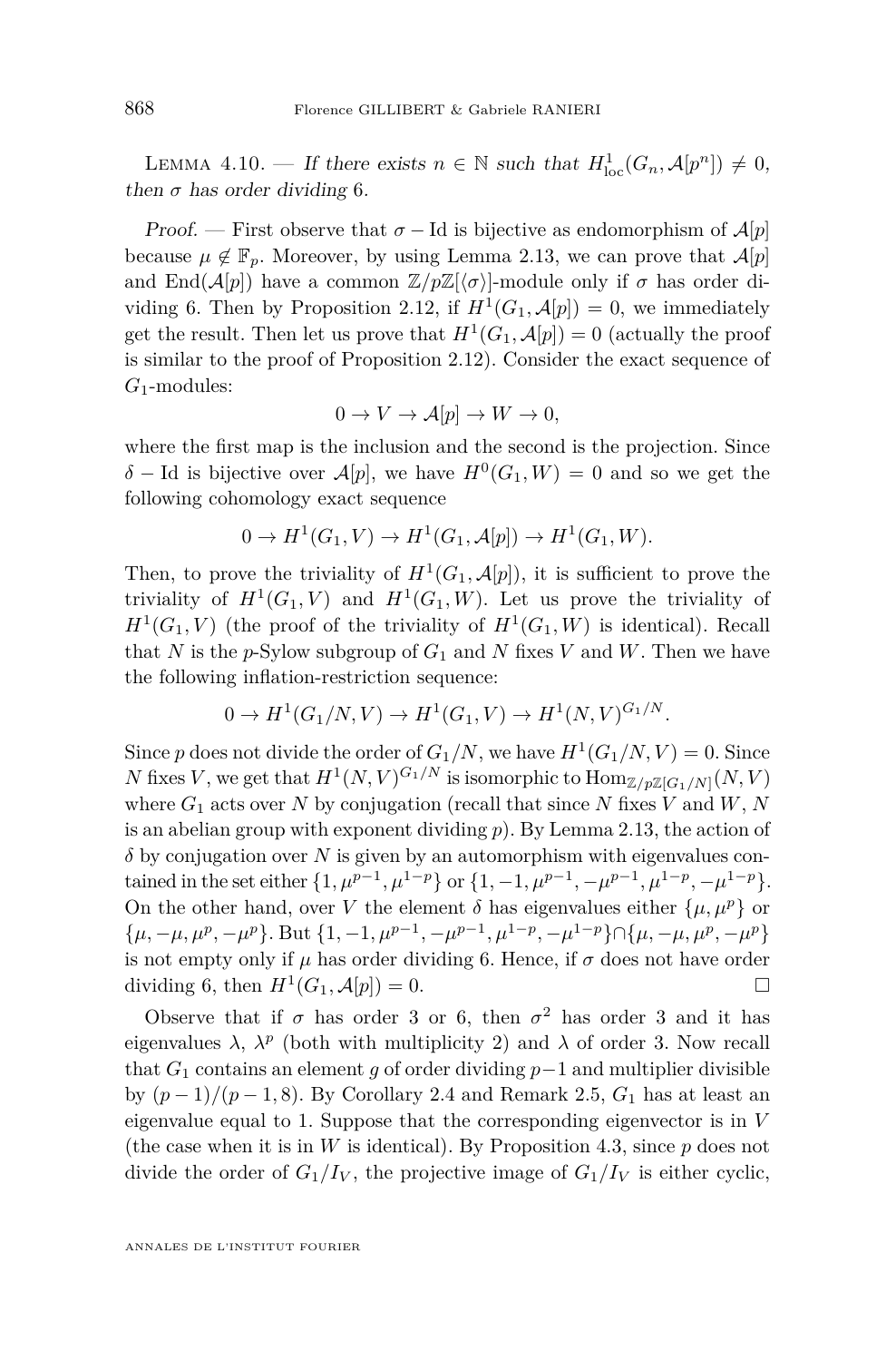dihedral or isomorphic to an exceptional subgroup (either  $A_4$ ,  $S_4$ , or  $A_5$ ). If this last case is verified, then  $G_1/I_V$  contains an element  $\tau$  which act like − Id over *V* . By Corollary [2.4](#page-6-0) and Remark [2.5,](#page-7-1) it acts like the identity over *W*. Then a suitable *p*-power of  $\tau$  commutes with *q* and by choosing  $i = 1$ or 2,  $g^i\tau$  has all the eigenvalues distinct from 1, because g has multiplier divided by  $(p-1)/(p-1,8)$  and  $p > 3840$ . Thus either the projective image of  $G_1/I_V$  is cyclic of order 3 or it is dihedral of order 6 (in the two cases generated by the class of  $\sigma^2$  of order 3 and the class of *g* that can have order 1 or 2). Since  $g$  has an eigenvalue equal to 1 over  $V$  the unique possibility is that  $g$  is either the identity or it has order 2 over  $V$ . Then  $G_1/I_V$  is generated by  $\sigma^2$ , *g* and possibly  $\delta \in G_1$ , which is a scalar matrix over *V*. But in this case take a suitable power of  $g^2$  multiplied by  $\delta$  and get a matrix with order dividing  $p-1$  and all eigenvalues distinct from 1. Then  $G_1$  has either index 3 or index 6 over  $I_V$ . Hence,  $K_1^{I_V}$  is an extension of degree dividing 6 of  $k$  in which all the elements of  $I_V$  fix all the elements of a subspace of  $V$  of dimension 2.

The last result we need to finish the proof is the following deep result of Katz.

<span id="page-23-1"></span>THEOREM 4.11. — Let  $\beta$  be an abelian surface defined over a number field *F*. If for all but finitely many prime numbers *r*, we have that a prime number *q* divides the order of  $\mathcal{B}(\mathbb{F}_r)$ , then there exists an abelian surface  $\mathcal{B}'$ defined over  $F$  and  $F$ -isogenous to  $\beta$  such that  $\beta'$  admits a point of order *q* over *F*.

 $Proof.$  — See [\[11,](#page-26-10) Introduction].

Observe that if all elements of  $G_1$  have at least an eigenvalue equal to 1, then, by Chebotarev density Theorem, for all but finitely many prime numbers q, we have that p divides the order of  $\mathcal{A}(\mathbb{F}_q)$ . By Proposition [4.9,](#page-18-0) there exists an extension *L* of *k* of degree  $\leq 24$  such that every element of  $Gal(K_1/L)$  fixes at least a non-trivial element of  $A[p]$ . By applying Theorem [4.11,](#page-23-1) we conlude the proof.

#### **5. The counterexample**

<span id="page-23-0"></span>Let *p* be a prime number such that  $p \equiv 2 \mod (3)$ . Consider the following subgroups of  $GL_2(\mathbb{Z}/p^2\mathbb{Z})$ :

$$
H_2 = \left\{ h(a,b) = \begin{pmatrix} 1 + p(a-2b) & 3p(b-a) \\ -pb & 1 - p(a-2b) \end{pmatrix} \mid a, b \in \mathbb{Z}/p^2\mathbb{Z} \right\}
$$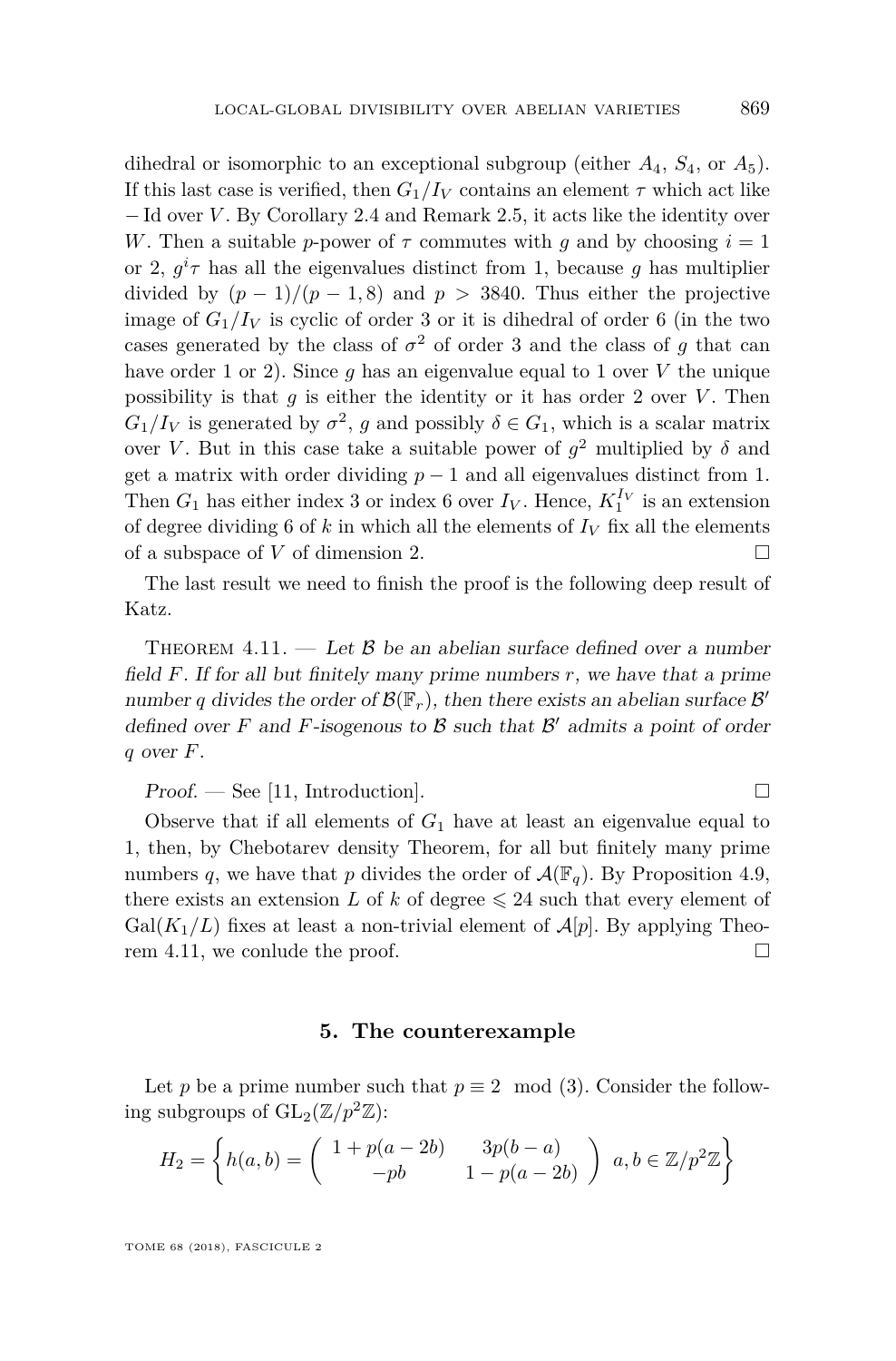and

$$
G_2 = \left\langle g = \left( \begin{array}{cc} 1 & -3 \\ 1 & -2 \end{array} \right), H_2 \right\rangle.
$$

A simple calculation gives that *g* has order 3, which does not divide  $p-1$ . A simple verification gives that for every *a, b*, we have

$$
gh(a, b)g^{-1} = h(-b, a - b), g^2h(a, b)g^{-2} = h(b - a, -a).
$$

Then  $H_2$  is a normal abelian subgroup of  $G_2$ .

We shall prove that  $H_{\text{loc}}^1(G_2,(\mathbb{Z}/p^2\mathbb{Z})^2) \neq 0$ , by explicitly costructing a cocycle from  $G_2$  to  $(\mathbb{Z}/p^2\mathbb{Z})^2$  that satisfies the local conditions, but it is not a coboundary. Observe that  $H_2$  is a  $\mathbb{Z}/p\mathbb{Z}[\langle g \rangle]$ -module, with *g* that acts by conjugation. Let *Z* be a cocycle from  $G_2$  to  $(p\mathbb{Z}/p^2\mathbb{Z})^2$ . By cocycle relations and the fact that  $H_2$  acts like the identity over  $(p\mathbb{Z}/p^2\mathbb{Z})^2$ , we have that *Z* is a homomorphism of  $\mathbb{Z}/p\mathbb{Z}[\langle g \rangle]$ -modules from  $H_2$  to  $(p\mathbb{Z}/p^2\mathbb{Z})^2$ . Using that  $gh(a, b)g^{-1} = h(-b, a - b)$ , a simple calculation shows that the group of homomorphisms of  $\mathbb{Z}/p\mathbb{Z}\langle q \rangle$ -modules from  $H_2$  to  $(p\mathbb{Z}/p^2\mathbb{Z})$  is cyclic generated by  $Z: H_2 \to (p\mathbb{Z}/p^2\mathbb{Z})^2$ , with  $Z_{h(a,b)} = (p(a-2b), p(a-b)).$ Then, extending  $Z$  to  $G_2$  by sending  $q$  to  $(0,0)$  and using the properties of cocycles, we have a cocycle from  $G_2$  to  $(\mathbb{Z}/p^2\mathbb{Z})^2$ .

Let us show that *Z* satisfies the local conditions. In other words we shall prove that for every  $(a, b)$  the system  $h(a, b) - \text{Id}(x, y) = Z_{h(a, b)}$  has a solution. Observe that, by definition of  $h(a, b)$ , it is sufficient to prove that if  $a \neq 0$  or  $b \neq 0$ , then

$$
\left(\begin{array}{cc}a-2b&3(b-a)\\-b&2b-a\end{array}\right)
$$

has determinant distinct from 0 in  $\mathbb{Z}/p\mathbb{Z}$ . A simple calculation shows that the determinant is  $\Delta((a, b)) = a^2 + b^2 - ab$ . Since  $\Delta((a, b))$  is a homogenous polynomial in *a* and in *b* and *a* and *b* are symmetric, if it has a non-zero solution, it has a solution of the form  $(-1, \beta)$ . Then  $\beta^2 + \beta + 1 = 0$  that gives that  $\beta$  has order 3 in  $(\mathbb{Z}/p\mathbb{Z})^*$ . This is not possible because  $p \equiv 2$ mod (3). Then *Z* satisfies the local conditions.

We show that *Z* is not a coboundary. Observe that  $(h(1, 1) - Id)(x, y) =$ *Z*<sub>*h*(1*,*1)</sub> if and only if  $(x, y) = (1, 1)$ . Moreover  $(h(2, 1) - Id)(x, y) = Z_{h(2,1)}$ if and only if  $(x, y) = (-1, 0)$ . Then *Z* is not a coboundary.

Let  $k$  be a number field and let  $\mathcal E$  be a not  $CM$  elliptic curve defined over *k*. By the main result of [\[20\]](#page-27-8), for every large enough prime number *l*, the representation of  $Gal(k/k)$  over the group of the automorphisms on the Tate *l*-module of  $\mathcal{E}$  is surjective. Choose a large enough prime  $p \equiv 2 \mod (3)$ . Then  $Gal(k(\mathcal{E}[p^2])/k) = GL_2(\mathbb{Z}/p^2\mathbb{Z})$ . Let *L* be the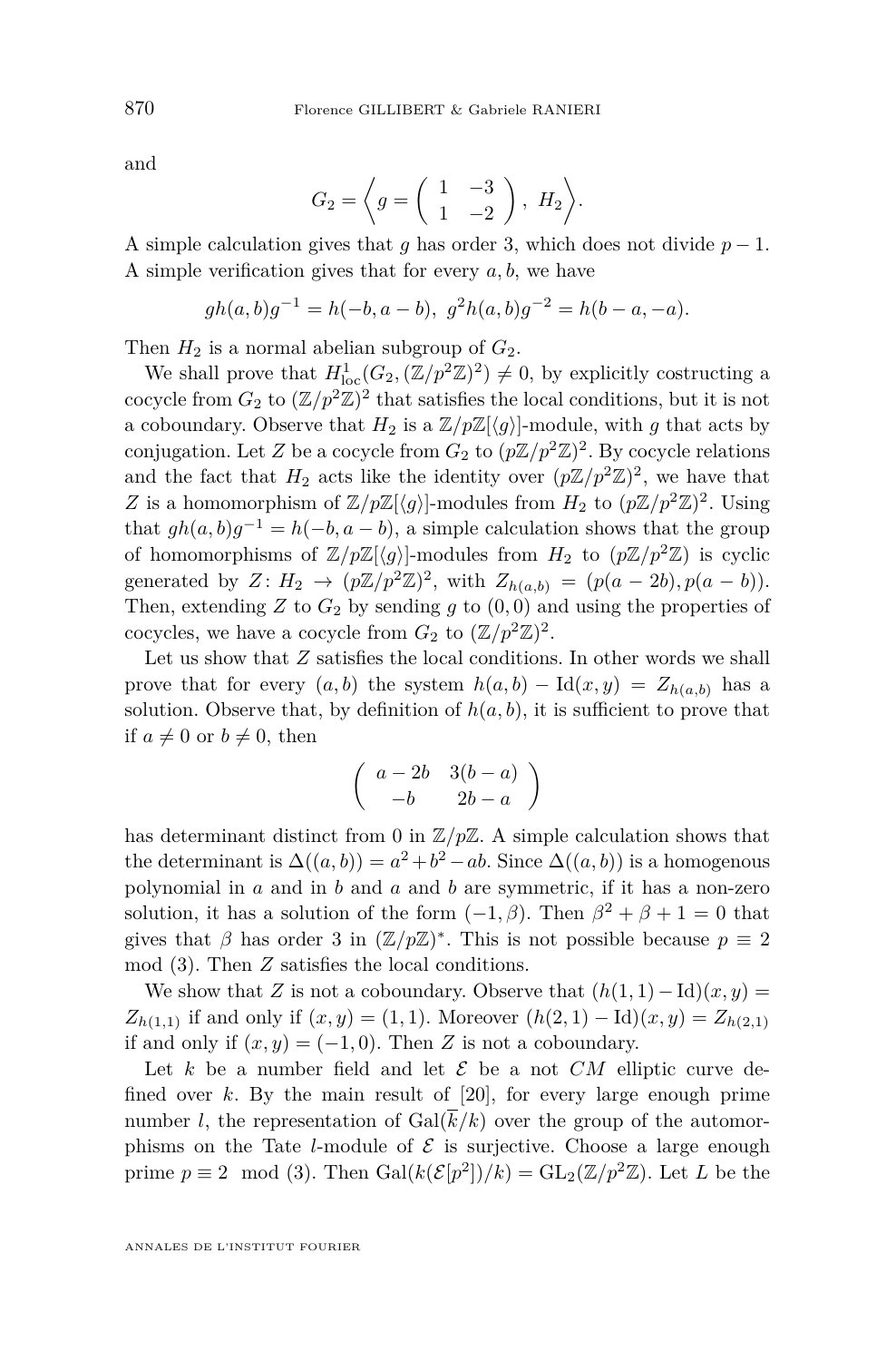field contained in  $k(\mathcal{E}[p^2])$  fixed by  $G_2$ . Then  $Gal(L(\mathcal{E}[p^2])/L) = G_2$  and  $H_{\text{loc}}^1(\text{Gal}(L(\mathcal{E}[p^2])/L), \mathcal{E}[p^2])$  is not trivial. Then by [\[10,](#page-26-2) Theorem 3], by possibly replacing *L* with a field *L'* such that  $L \subseteq L'$  and  $L(\mathcal{E}[p^2]) \cap L' = L$ , we get a counterexample to local-global divisibility by  $p^2$  over  $\mathcal{E}(L')$ . Observe that  $Gal(L'(\mathcal{E}[p])/L')$  is generated by an element of order 3, then of order not dividing  $p-1$ . Moreover  $H^1(\text{Gal}(L'(\mathcal{E}[p])/L'), \mathcal{E}[p]) = 0$  because  $p$  and 3 are distinct.

#### **6. Appendix**

Ciperiani and Stix [\[3\]](#page-26-3) and Creutz [\[4\]](#page-26-6) studied the following question of Cassels, which is related to the local-global divisibility problem: let *k* be a number field and let A be an abelian variety defined over *k*. For every prime number *q* we say that the Tate–Shafarevich group  $III(\mathcal{A}/k)$  is *q*divisible in  $H^1(k, \mathcal{A})$  if  $\text{III}(\mathcal{A}/k) \subseteq \bigcap_{n \in \mathbb{N}^*} q^n H^1(k, \mathcal{A})$ . What is the set of prime numbers *q* such that  $III(\mathcal{A}/k)$  is *q*-divisible ?

We explain the criterion found by Ciperiani and Stix to answer to this question. Define

$$
\mathrm{III}^1(k, \mathcal{A}[p^n]) = \cap_{v \in M_k} \ker(H^1(\mathrm{Gal}(\overline{k}/k), \mathcal{A}[p^n])
$$

$$
\to H^1(\mathrm{Gal}(\overline{k}_v/k_v), \mathcal{A}[p^n])).
$$

Let  $\mathcal{A}^t$  be the dual variety of  $\mathcal{A}$ . Ciperiani and Stix (see [\[3,](#page-26-3) Proposition 13]) proved the following result.

<span id="page-25-0"></span>THEOREM 6.1. — If  $\text{III}^1(k, \mathcal{A}^t[p^n])$  is trivial for every positive integer *n*, then  $III(\mathcal{A}/k)$  is *p*-divisible over  $H^1(k, \mathcal{A})$ .

Then, in their paper found very interesting criteria for the triviality of  $\text{III}^1(k, \mathcal{A}^t[p^n])$  (see [\[3,](#page-26-3) Theorems A, B, C, D]). We applied some of their ideas in this paper, in particular in the second subsection of Section [2.](#page-5-0)

We now explain the relation with Cassels question and the local-global divisibility problem (observe that Ciperiani and Stix [\[3,](#page-26-3) Remark 20] already substantially observed the connection. Here we just want to make it precise). Let  $\Sigma$  be a subset of the set of places  $M_k$  of  $k$ . By following [\[19,](#page-27-10) p. 15] with  $G = \mathcal{A}[p^n]$ , we define

$$
\mathrm{III}_{\Sigma}^{1}(k, \mathcal{A}[p^{n}]) = \cap_{v \notin \Sigma} \ker(H^{1}(\mathrm{Gal}(\overline{k}/k), \mathcal{A}[p^{n}]) \to H^{1}(\mathrm{Gal}(\overline{k}_{v}/k_{v}), \mathcal{A}[p^{n}])),
$$
  

$$
\mathrm{III}_{\omega}^{1}(k, \mathcal{A}[p^{n}]) = \cup_{\Sigma \text{ finite}} \mathrm{III}_{\Sigma}^{1}(k, \mathcal{A}[p^{n}]).
$$

Observe that  $\mathrm{III}^1(k, \mathcal{A}[p^n]) = \mathrm{III}^1_{\emptyset}(k, \mathcal{A}[p^n])$  and obviously  $\mathrm{III}^1(k, \mathcal{A}[p^n]) \subseteq$  $\text{III}^1_\omega(k, \mathcal{A}[p^n])$ . The Lemma [\[19,](#page-27-10) Lemme 1.2] applied with  $B = \mathcal{A}[p^n]$  implies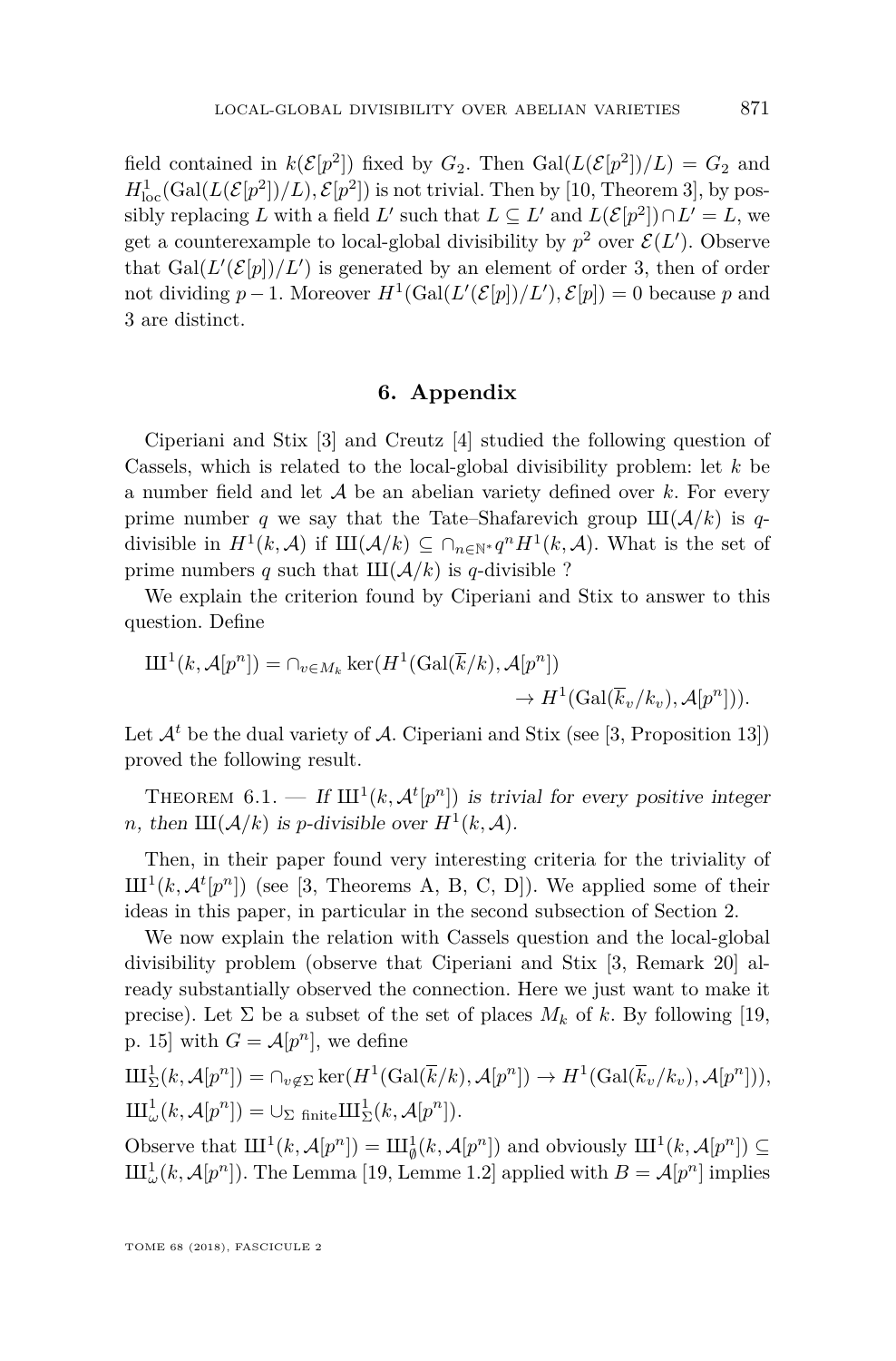that  $\text{III}^1_\omega(k, \mathcal{A}[p^n])$  is isomorphic to  $H^1_{\text{loc}}(G_n, \mathcal{A}[p^n])$ . Then if the group  $H_{\text{loc}}^1(G_n, \mathcal{A}[p^n]) = 0$ , we have  $III^1(k, \mathcal{A}[p^n]) = 0$ . By Theorem [6.1](#page-25-0) we then get the following Corollaries of Theorem [1.2,](#page-3-0) Theorem [1.3](#page-3-1) and Theorem [1.4](#page-4-0) respectively.

COROLLARY 6.2. — Suppose that  $Gal(k(\mathcal{A}^t[p])/k)$  contains an element *g* whose order divides  $p-1$  and not fixing any non-trivial element of  $\mathcal{A}[p]$ . Moreover suppose that  $H^1(\text{Gal}(k(\mathcal{A}[p])/k), \mathcal{A}[p]) = 0$ . Then  $\text{III}(\mathcal{A}/k)$  is *p*-divisible in  $H^1(k, \mathcal{A})$ .

COROLLARY  $6.3.$  — Let A be a principally polarized abelian variety of dimension *d* defined over *k* and suppose that  $k \cap \mathbb{Q}(\zeta_n) = \mathbb{Q}$ . Set  $i =$  $((2d)!$ ,  $p-1)$  and  $k_i$  the subfield of  $k(\zeta_p)$  of degree *i* over *k*. If for every *P* ∈ *A*[*p*] of order *p* the field *k*(*P*)∩*k*( $\zeta$ <sup>*p*</sup>) strictly contains *k*<sub>*i*</sub>, then III( $\mathcal{A}/k$ ) is *p*-divisible in  $H^1(k, \mathcal{A})$ ,

COROLLARY  $6.4.$  — Let A be a principally polarized abelian surface defined over *k*. For every prime number  $p > 3840$  such that  $k \cap \mathbb{O}(\zeta_p) =$ Q, if  $III^1(\mathcal{A}, k)$  is not *p*-divisible over  $H^1(k, \mathcal{A})$ , then there exists a finite extension  $\tilde{k}$  of  $k$  of degree  $\leq 24$  such that A is  $\tilde{k}$ -isogenous to an abelian surface with a torsion point of order  $p$  defined over  $k$ 

#### BIBLIOGRAPHY

- <span id="page-26-0"></span>[1] E. Artin & J. Tate, Class field Theory, Benjamin, 1968, xxvi+259 pages.
- <span id="page-26-7"></span>[2] M. Aschbacher, Finite group theory, Cambridge Studies in Advanced Mathematics, vol. 10, Cambridge University Press, 2000, xi+304 pages.
- <span id="page-26-3"></span>[3] M. Ciperiani & J. Stix, "Weil-Châtelet divisible elements in Tate-Shafarevich groups II: On a question of Cassels", J. Reine Angew. Math. **700** (2015), p. 175-207.
- <span id="page-26-6"></span>[4] B. CREUTZ, "Locally trivial torsors that are not Weil-Châtelet divisible", Bull. Lond. Math. Soc **45** (2013), no. 5, p. 935-942.
- <span id="page-26-4"></span>[5] ———, "On the local-global principle for divisibility in the cohomology of elliptic curves", Math. Res. Lett. **23** (2016), no. 2, p. 377-387.
- <span id="page-26-9"></span>[6] L. E. Dickson, "Canonical forms of Quaternary Abelian Substitutions in an Arbitrary Galois Field", Trans. Am. Math. Soc. **2** (1901), p. 103-138.
- <span id="page-26-8"></span>[7] L. V. DIELEUFAIT, "Explicit determination of the images of the Galois representations attached to abelian surfaces with  $End(A) = \mathbb{Z}^n$ , Exp. Math. **11** (2002), no. 4, p. 503-512.
- <span id="page-26-1"></span>[8] R. Dvornicich & U. Zannier, "Local-global divisibility of rational points in some commutative algebraic groups", Bull. Soc. Math. Fr. **129** (2001), no. 3, p. 317-338.
- <span id="page-26-5"></span>[9] ——— , "An analogue for elliptic curves of the Grunwald-Wang example", C. R., Math., Acad. Sci. Paris **338** (2004), no. 1, p. 47-50.
- <span id="page-26-2"></span>[10] ——— , "On local-global principle for the divisibility of a rational point by a positive integer", Bull. Lond. Math. Soc. **39** (2007), p. 27-34.
- <span id="page-26-10"></span>[11] N. M. Katz, "Galois properties of torsion points on abelian varieties", Invent. Math. **62** (1981), p. 481-502.